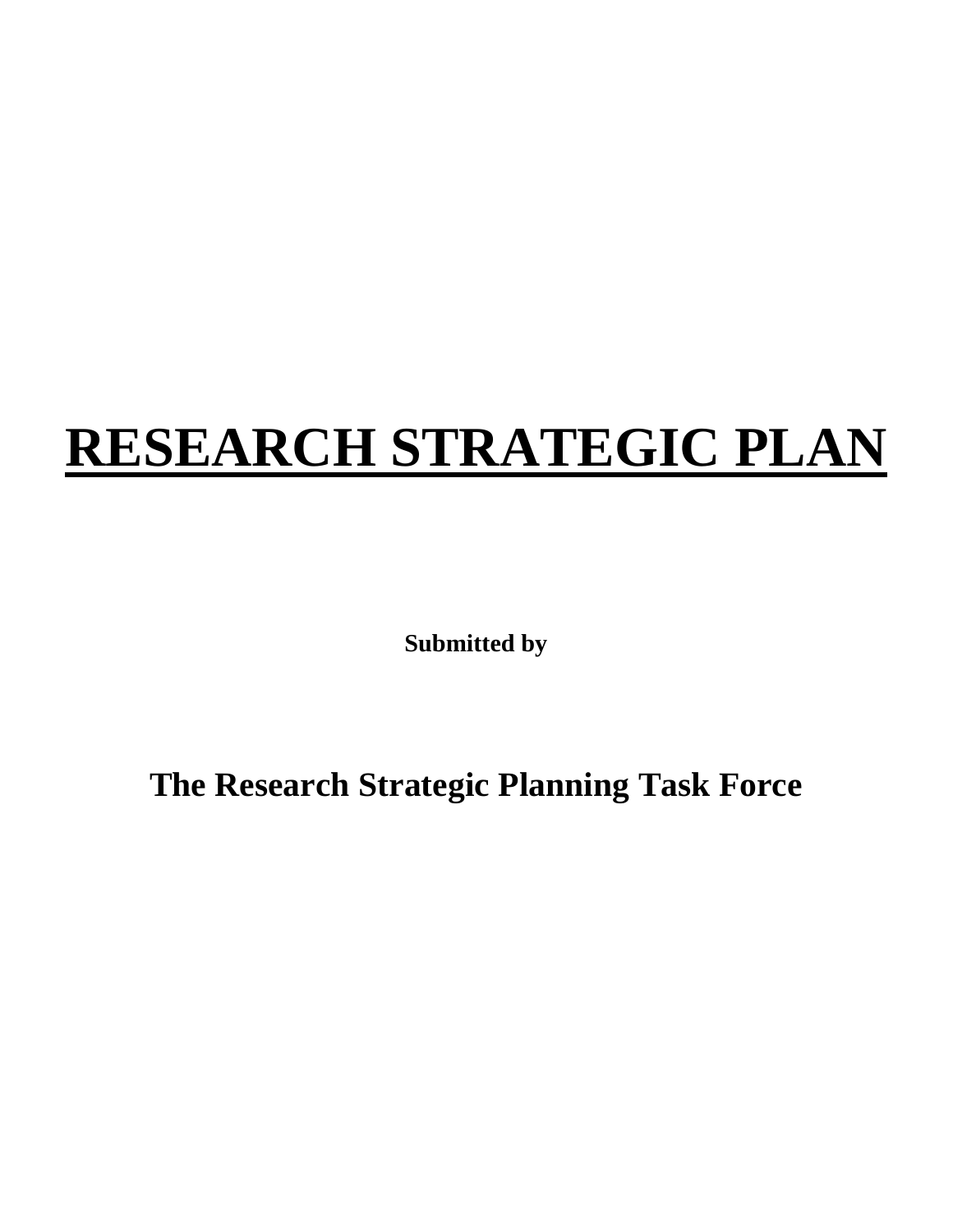## **Executive Summary**

The Research Strategic Planning (RSP) Task Force was constituted by then Provost Royce Engstrom and Research VP Dan Dwyer in April 2010 to provide a comprehensive assessment of research and creative scholarship on the UM campus. The goal was to create a comprehensive plan to strengthen research and creative scholarship.

Following a thorough and extensive solicitation of campus input over many months from a very broad cross-section of stakeholders (see Appendix 1), the Task Force's key findings are summarized in four key themes.

First, communication both with internal stakeholders and external constituents must be improved. Faculty and administrators alike consistently stated that the University neither promotes its research mission nor its impressive research accomplishments effectively. This lack of communication hampers UM's effectiveness and limits its potential, both in terms of funding from the State as well as goodwill in the community regarding the value of research and creative scholarship. Second, the RSP Task Force was surprised at the extent of disparity in research support both across units on campus as well as between UM and MSU. Despite its status as an American Carnegie High Research Activity University, UM has many units with literally no funding for research, no graduate students, no travel funds, no IT support, no work space, and very heavy teaching loads. It is not an overstatement to characterize this situation as exceedingly bleak and demoralizing. Third, despite its own efforts to do a credible job, the Office of the Vice President for Research (OVPR) and the Office of Research and Sponsored Programs (ORSP) is a source of frustration; the Office was identified as a hindrance in pursuing vibrant research programs by many active researchers (with many specific details and examples provided in our report), even while many research centers praised the ad hoc and flexible structure in creating side-deals that benefited them. Fourth, the structure and management (values and beliefs) of the University itself was identified as needing significant changes in order to foster a culture of research and scholarship. For example, the imbalance in teaching expectations and research productivity was consistently cited as a barrier to enhancing scholarship by many units; problems in infrastructure, lack of funding, lack of coordination, inefficiencies, etc. were all cited as barriers to achieving excellence in research across many units. Even those researchers who are best supported and most accomplished felt that, relative to peer institutions, they were not adequately supported.

The findings summarized in these four themes in turn lead to many specific recommendations detailed in our report. Because research and creative scholarship are complex, multi-layered, and highly interdependent, our recommendations are categorized according to the key individuals and offices who are vested with primary responsibility for implementation. Specific recommendations are made for the President, including assuring dynamic and visionary leadership in the Office for Research; improving fundraising and budget allocations to support faculty research, and enhancing accountability for communications both internally and externally. Recommendations for the Provost include identifying areas of excellence to help distinguish the institution; promoting a culture of research among faculty by rectifying disparities in teaching loads and improving support for traditionally under-funded areas, improving collaboration across multiple units on campus including the VP for Research, the Faculty Development Office, and Graduate Studies. Recommendations for the VP for Research include systematically evaluating all personnel and functions in the office in order to enhance service to faculty across all phases of the research process (pre-award, post-award, post-grant, IRB review, to name a few), implementing centralized and coherent management of core research facilities and the Technology Transfer Office, and improving communication and outreach.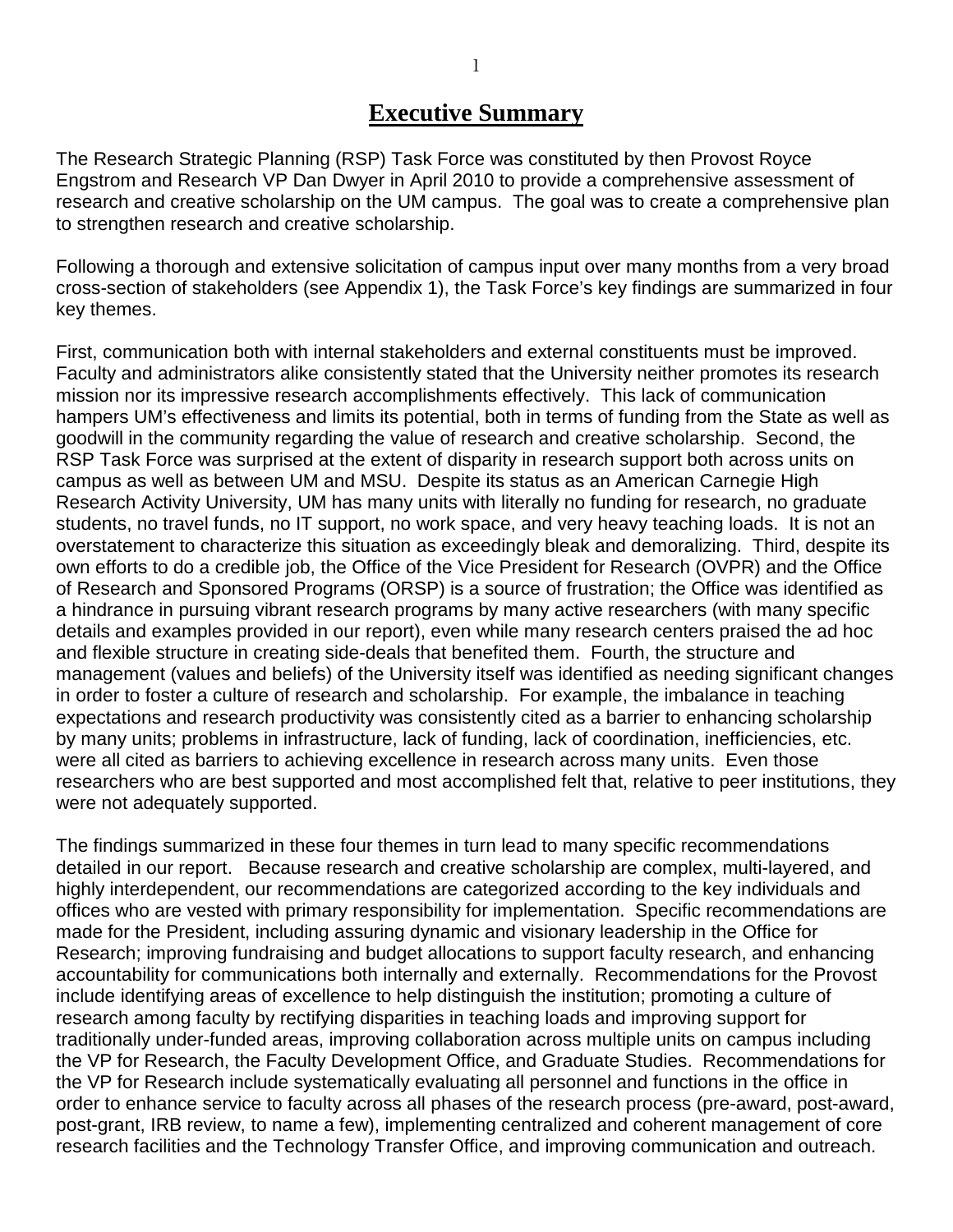Specific recommendations are also offered to the Associate Provost and Dean of Graduate Studies, Academic Deans, the UM Foundation, University Relations, and the Faculty in general.

The RSP Task Force is optimistic about the opportunities to enhance research and creative scholarship at UM. Moreover, the RSP Task Force recognizes that these recommendations require financial commitments from several campus offices (including the President and the Provost, to name just two). To believe that research and creative scholarship can be enhanced without a commensurate financial commitment is unrealistic, given the findings we report about the barriers to such enhancement. At the same time, we believe that there are three specific pools of funding that are available to support the recommendations we have made.

First, we believe that our recommendations will enhance UM's ability to secure funding from the Montana State Legislature. For example, improved communication as well as enhanced outreach must credibly convey the value of research and investing in research activities. Second, we believe that our recommendations will allow the UM Foundation to secure additional funding through specific opportunities to support focused research and creative scholarship. Third, some portion of the indirect costs (IDCs) that are assessed on funded research--IDCs that currently go into General Funds-- must be re-directed to research and creative scholarship specifically.

These investments in enhanced research and creative scholarship will create a virtuous cycle, in that additional investment will garner additional research dollars, which in turn will generate additional IDCs that can, in turn, be used to support additional research and creative scholarship on campus. The fact is, research is an investment that enhances the intellectual vitality, the economic viability, and the teaching mission of our University. Following the notion that "a rising tide floats all boats," enhancing the level of research support across all units on campus will be to the benefit of all.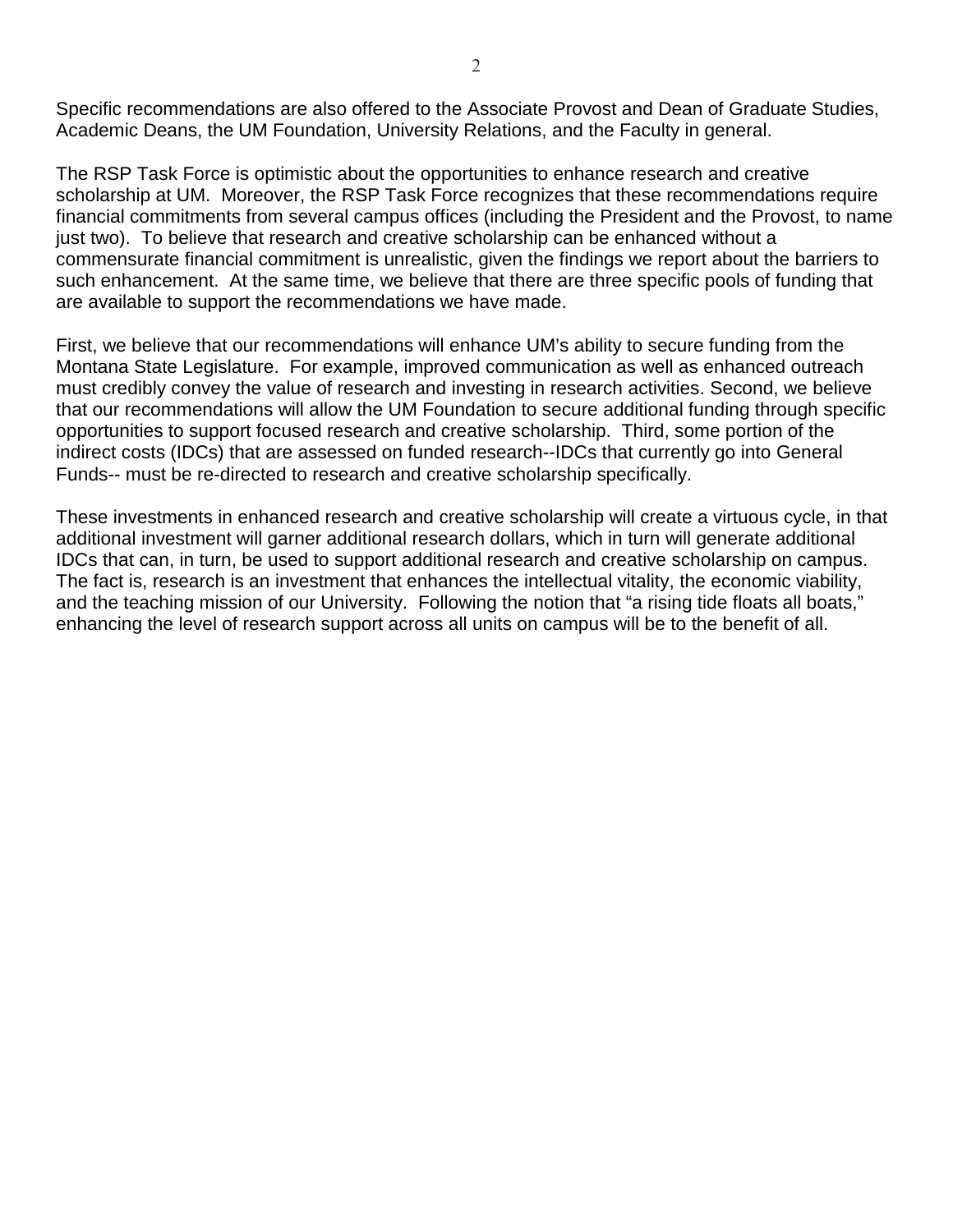## Table of Contents

| <b>Executive Summary</b>                                                                                                                                                                                                                                                                                                                                                                                                                               | 1                                                            |
|--------------------------------------------------------------------------------------------------------------------------------------------------------------------------------------------------------------------------------------------------------------------------------------------------------------------------------------------------------------------------------------------------------------------------------------------------------|--------------------------------------------------------------|
| I. Introduction<br><b>History and Charge</b><br>Context<br>Process and Sources of Information                                                                                                                                                                                                                                                                                                                                                          | 4<br>4<br>4<br>5                                             |
| II. Findings<br>Improve Communication about Research both Internally and Externally<br>Address the Disparities in Research Support of Underfunded Areas<br>Introduce Changes in the Office of the Vice President for Research<br>Continue to Improve the Research Culture<br>Increase Investment<br><b>Provide Facilitation and Support</b><br><b>Enhance Recognition and Incentives</b><br>Establish the Fundamental Priority of the Research Mission | 5<br>6<br>$\,6$<br>$\overline{7}$<br>8<br>8<br>9<br>10<br>10 |
| <b>III. Recommendations</b><br>President<br>Provost<br>Vice President for Research and ORSP<br><b>Associate Provost and Dean for Graduate Studies</b><br>Deans<br><b>UM Foundation</b><br><b>University Relations</b><br>Faculty                                                                                                                                                                                                                       | 11<br>12<br>15<br>18<br>21<br>22<br>23<br>23<br>24           |
| IV. Implementation and Follow-Up                                                                                                                                                                                                                                                                                                                                                                                                                       | 25                                                           |
| V. Recommendations for Immediate Implementation                                                                                                                                                                                                                                                                                                                                                                                                        | 26                                                           |
| <b>Appendix I</b>                                                                                                                                                                                                                                                                                                                                                                                                                                      | 27                                                           |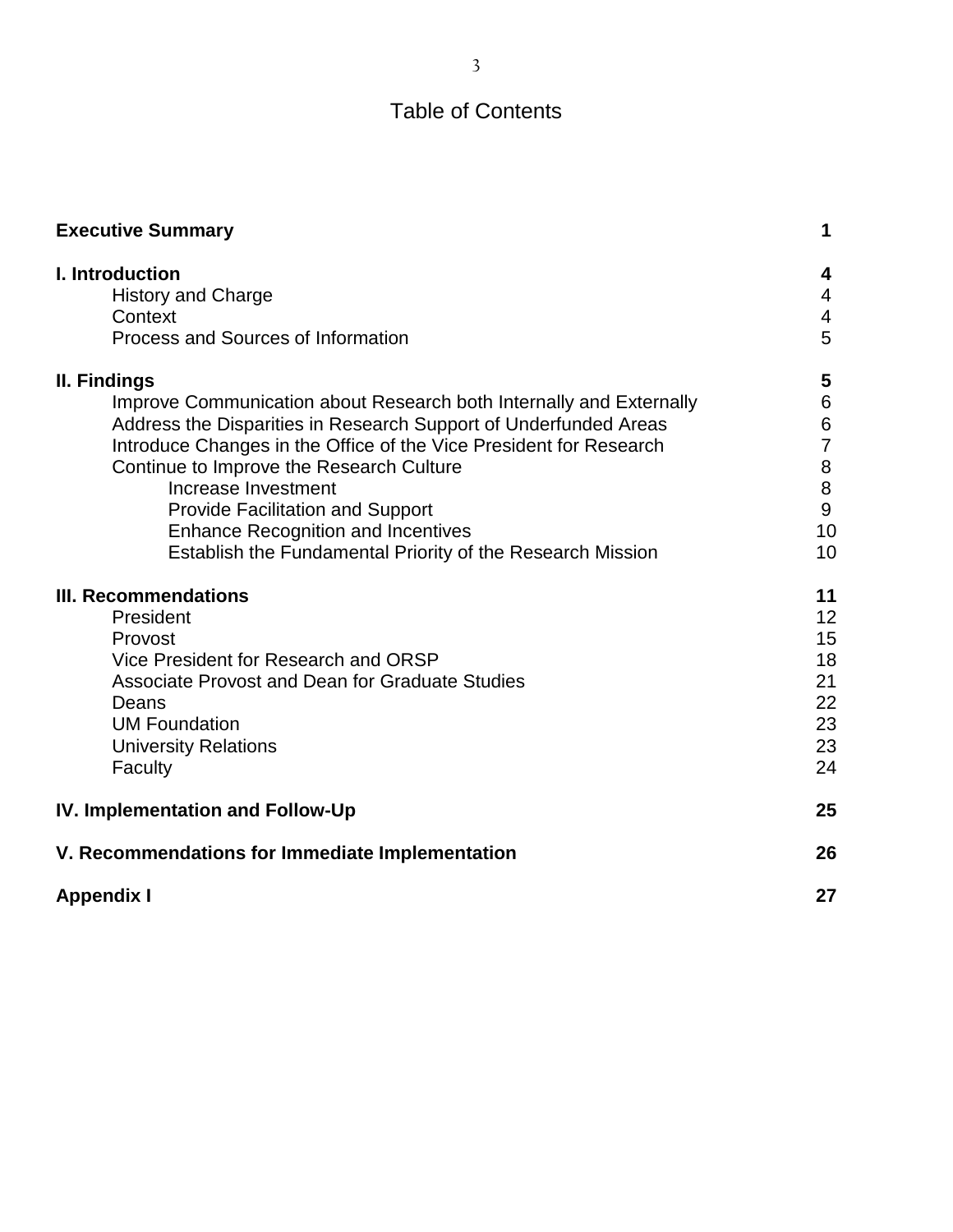## **RESEARCH STRATEGIC PLAN**

Research – like teaching – is an essential element of the academic mission of any University. Indeed, when research and teaching are closely combined, universities are at their creative and vibrant best.

## **I. Introduction**

#### **History and Charge**

It is thus not surprising that among the first three initiatives singled out for special attention in The University of Montana's 2009 comprehensive Academic Strategic Plan, the first two focused on teaching and the third on research. The plan called for the creation of a committee charged with providing a thorough exploration and assessment of research and creative scholarship at the University, addressing such matters as a vision for the future, the infrastructure and support necessary to foster research and creative scholarship across campus ranging from the natural sciences and social sciences to the arts and humanities, the transforming of discovery into application, and the nurturing of interdisciplinary collaboration and research and scholarship opportunities.

This Task Force was created in April 2010 by then Provost and Vice President for Academic Affairs Royce Engstrom and Vice President for Research Daniel Dwyer. Task Force membership included:

Bruce Bowler, Professor, Department of Chemistry and Biochemistry Elizabeth Dove, Associate Professor, School of Art Christine Fiore, Professor, Department of Psychology David Forbes, Dean, College of Health Professions and Biomedical Sciences, Co-Chair Ashby Kinch, Associate Professor, Department of English Paul Lauren, Regents Professor, Department of History, Co-Chair Jakki Mohr, Regents Professor, School of Business Administration Richard van den Pol, Director, Institute for Educational Research and Service Jenny Wilson, staff

#### **Context**

This charge from the Academic Strategic Plan comes at a time and within a context that presents both challenges and opportunities. These can be seen in the form of rising expectations, greater competition for external grants, the possible decline in state funding, the expectations and demands placed on UM by being designated as a American Carnegie High Research Activity University, the increase of research and creative scholarship among our faculty over the last generation, the growing interests and energies of faculty members eager to increase the quality and the quantity of their research and creative scholarship in ways that enhance their teaching and enrich the learning experience of our students, contribute to new knowledge, advance science, create economic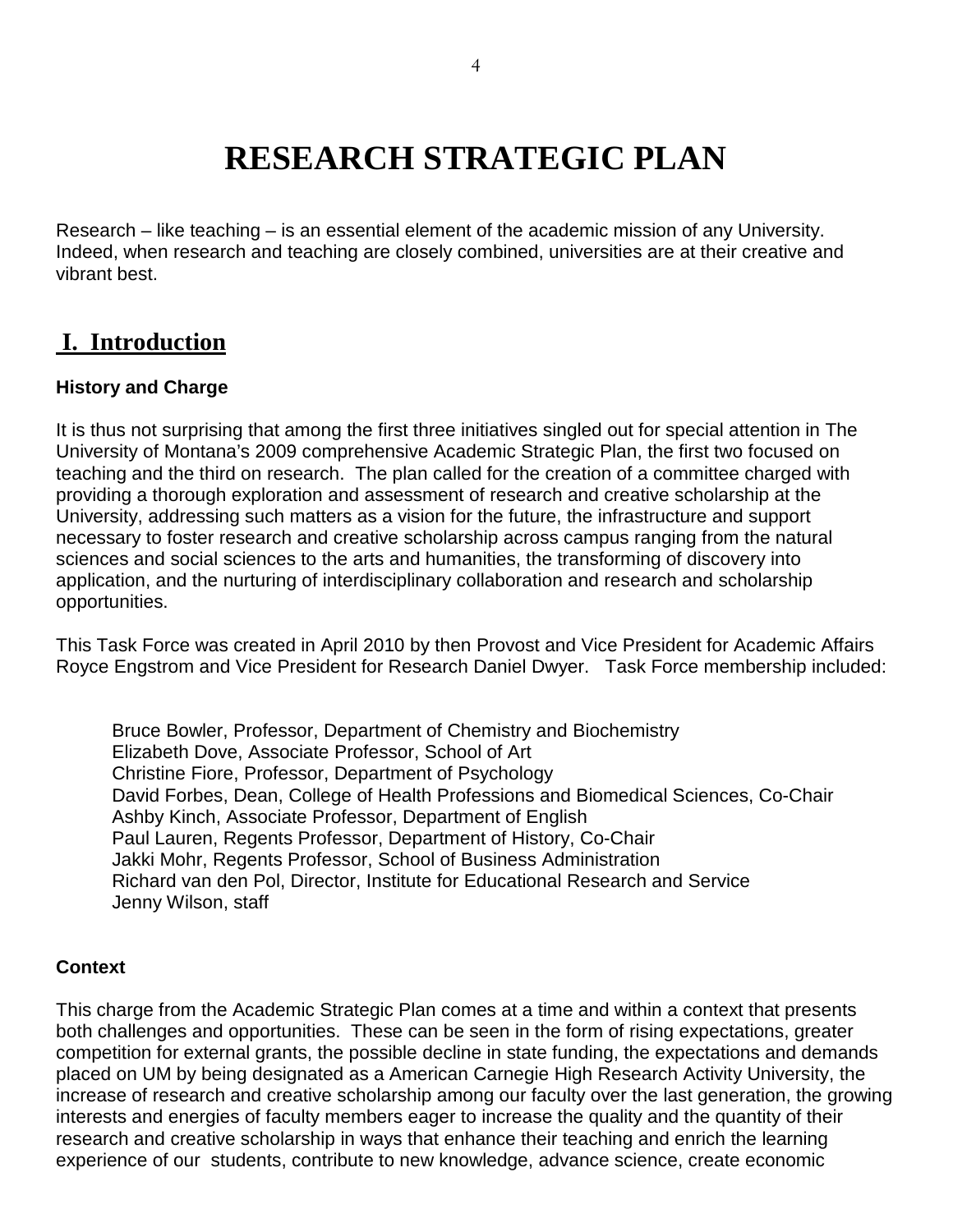opportunities, serve society, and enrich the lives of people. It is also a time of new leadership at The University of Montana.

#### **Process and Sources of Information**

The Task Force believed from the beginning that it was essential to create a deliberate, comprehensive, transparent, and inclusive process that actively involved administrators, faculty, and staff. We met with every administrator with responsibilities for research and creative scholarship in lengthy sessions, personally interviewed every academic dean, held many open town hall meetings with faculty across all sectors of campus, invited comments from the Faculty Senate, met with the major external grant recipients and the directors of research centers, interviewed the chairs of internally funded committees for faculty development and staff members with particular expertise in research activities, and encouraged those who could not attend sessions in person to send us their thoughts in writing. (See Appendix I for a complete list). In all of these efforts we encouraged candor and solicited comments about positive experiences, frustrations, suggestions, and visions for the future of research at The University of Montana.

The participants most certainly responded. During these many sessions we heard a great deal and learned much about what the University does and does not do to promote research. A summary is provided below in the section on Findings.

These Findings, in turn, lead us to address what The University of Montana should do to enhance research. These are provided below in the section on Recommendations.

## **II. Findings**

Our extensive and wide-ranging discussions revealed that critical evaluation of research and creative scholarship is essential to the survival of the academic enterprise and society. Thus far, The University of Montana has primarily focused on the total dollar amount of extramural funding to measure the productivity of its faculty's research and creative scholarship efforts. This singular metric, however, is much too narrow and has limited applicability to describe the remarkable breadth, complexity, impact, and interdependence of research and creative scholarship across our campus. In addition, they revealed four key themes and areas of major concern that emerged consistently and resonated broadly: 1) Improve Communication about Research both Internally and Externally; 2) Address the Disparities in Research Support of Underfunded Areas; 3) Introduce Changes in the Office of the Vice President for Research and ORSP; and 4) Continue to Improve the Research Culture.

These findings must also be placed in the context of the significant success the University has achieved in growing its overall research profile: in the last 20 years, the University has grown from under \$7 million to nearly \$70 million in overall funded research, while at the same time enhancing, augmenting and polishing its reputation in the areas of the arts and humanities that cannot be measured in the same quantitative terms. Faculty, administrators, and staff who have been part of this institutional transformation have expressed a justifiable pride in the achievements, while nonetheless recognizing that the severe pressures placed on an American Carnegie High Research Activity University demand ongoing improvement and planning. The Task Force encountered faculty who were interested in the augmentation of UM's existing strengths, but we also found faculty who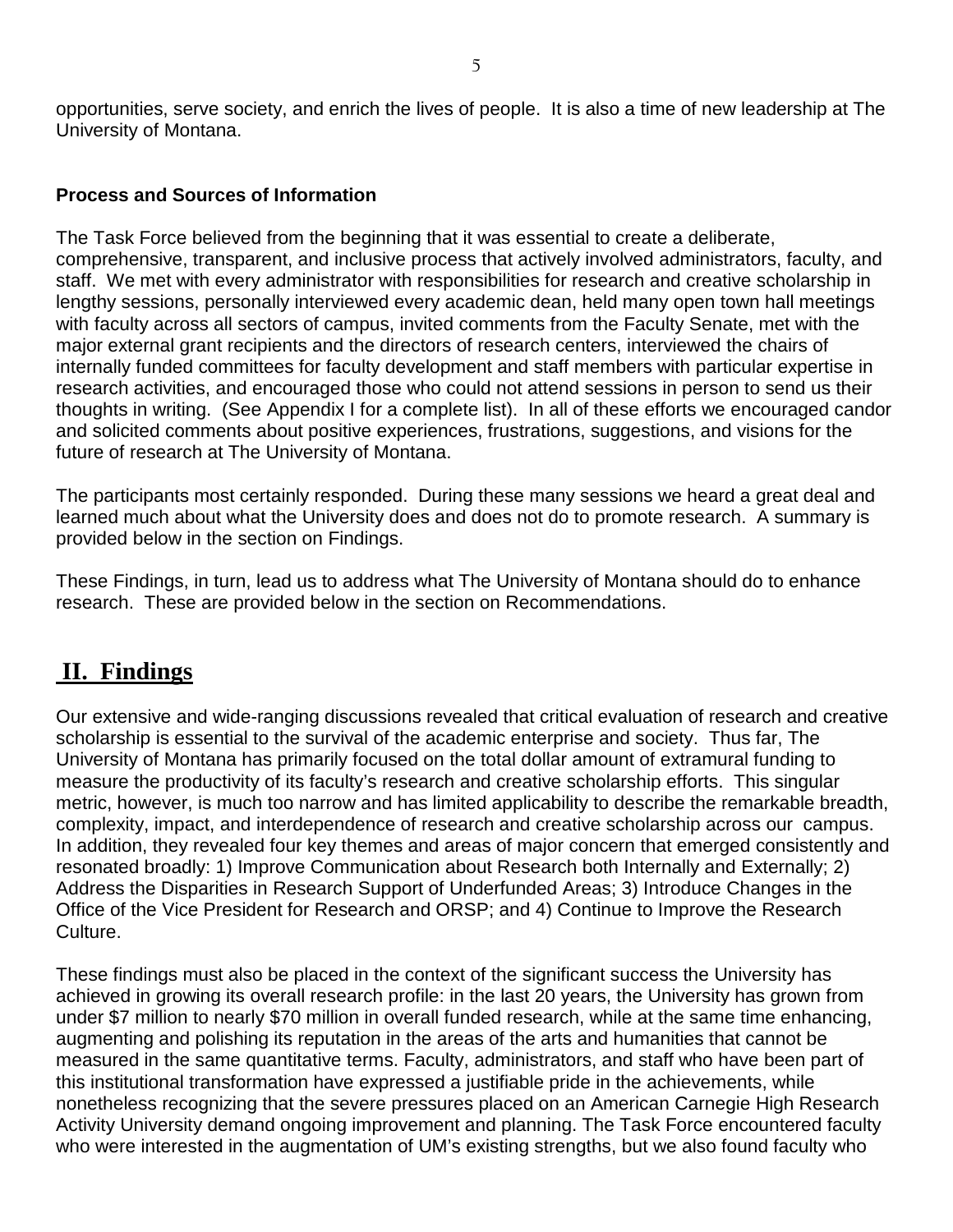insisted that UM's overall strength was founded on its identity as a comprehensive liberal arts institution: integrating research into all areas of the institution is vital to maintaining the link between our teaching and research missions, which is, in turn, vital to our public identity.

The four themes outlined below, then, represent areas in which institutional improvement must be made in order to continue to grow and evolve the University's research profile.

#### **1) Improve Communication about Research both Internally and Externally**

Faculty and administrators in almost every unit stressed that they are eager to be better informed about what their colleagues are working on, and find it difficult to access that information. While the interest in interdisciplinary research is strong across campus, a basic element that would support such an interest is missing: a database of ongoing research that would allow the campus community quickly and easily to access ongoing and completed projects and thus rapidly contact faculty in specific areas of expertise. Similarly, faculty and research programs identified the lack of venues (places and events) that promote conversation, and sharing of ideas and interests, which would enhance and support the development of collaborations and interdisciplinary efforts.

We also regularly heard the complaint that the University does not promote its research mission and accomplishments well to the public and particularly to the legislature. Many faculty lamented the lack of a public research presence in Helena, where UM's distinctive contribution to the State's quality of life needs to be stressed more vehemently, especially with respect to disparities in funding and support between UM and MSU. The public message about the importance of research to the larger mission of the University needs fuller and more comprehensive expression. The impression across diverse areas of research and creative scholarship on the Mountain campus and COT was that we fail to communicate among ourselves as much as we fail to communicate to the public the many meaningful and remarkable research and creative scholarship in progress. As a result, many stakeholders feel we hamper our effectiveness and limit our potential.

#### **2) Address the Disparities in Research Support of Underfunded Areas**

As the comprehensive liberal arts University of the Montana System, UM has a vital leadership role to play in research and creative scholarship in the arts, humanities, and professional schools, which are traditionally un- or underfunded enterprises. Aside from the salary disparities driven by market forces, faculty in the arts and humanities face major difficulties in pursuing their research including: higher teaching loads (3-3 and higher); insufficient infrastructure (work space for artists; library resources; IT support); little or no start-up funding; few or no opportunities for grant funding; little or no graduate student research support; and extremely limited, and extremely competitive, available travel funds. While these obstacles are intimately known by the arts, humanities, and professional faculty themselves, a surprising number of faculty in better-funded areas routinely expressed in our meetings shock and dismay when they heard the testimonials from these faculty in public meetings. For example, the cost of completing major book projects (copyright, image permissions, indexing, etc) was a major concern: a single-author monograph is the gold standard for research in the humanities, but the finishing costs (as much as \$3-4000) associated with these projects place major financial strain on the faculty member. Similarly, faculty in our studio art programs routinely invest thousands of dollars in their own supplies for ongoing projects. These costs create major disincentives to pursue the kind of ambitious projects that should be the hallmark of an excellent research University. There was a general sense among faculty across disciplines that maintaining the health and vigor of underfunded areas remains a priority and constitutes an important aspect of the University's identity and mission. Research in these areas is comparatively inexpensive, however, so that small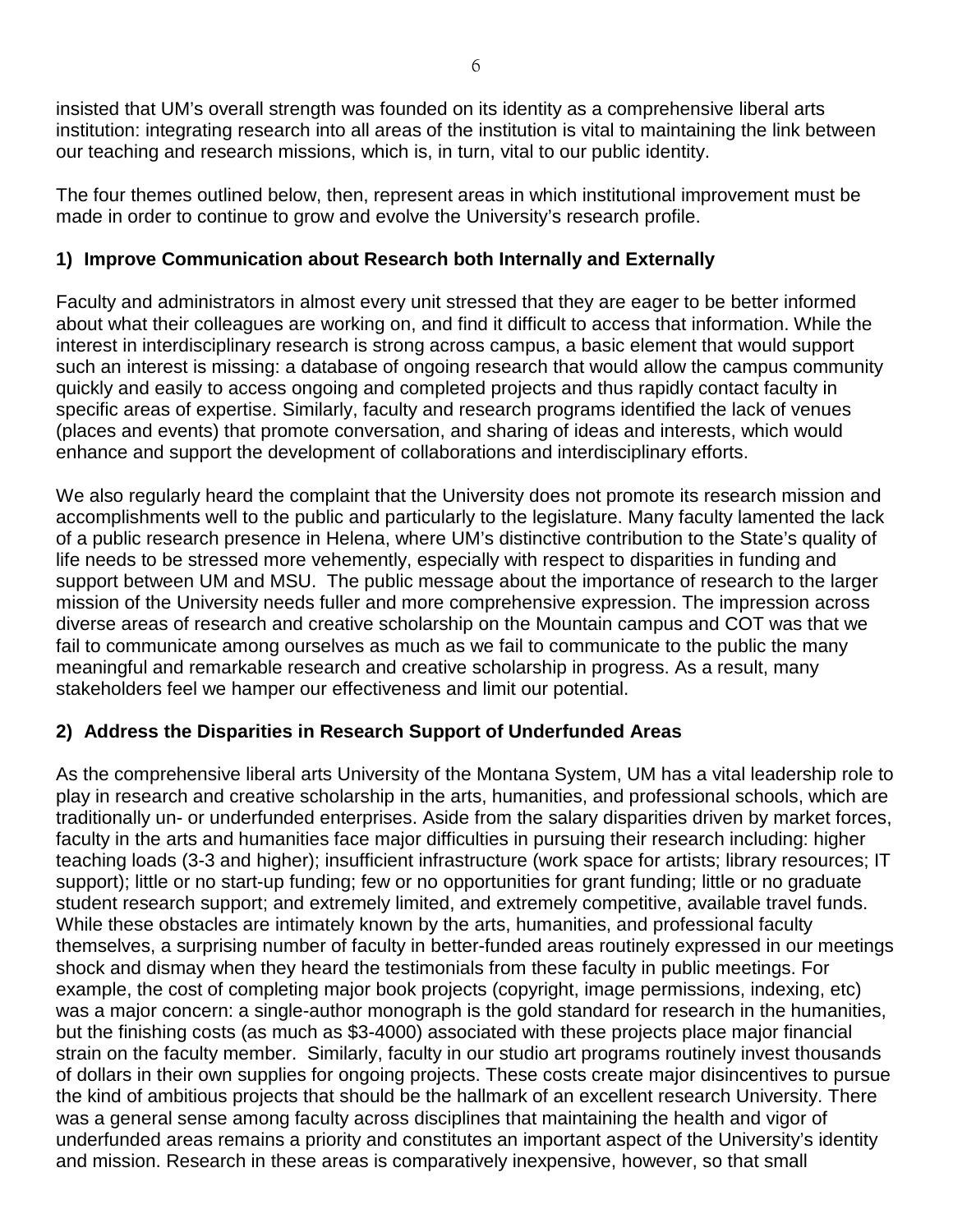investments can reap substantial gains (see Recommendations for further detail). The investment in research in these areas has been variable, with funding for faculty development slipping in recent years (less than \$50k for Faculty Professional Enhancement Program (FPEP) grants and a fall from \$75K to \$59k for University Small Grants). No particular priority is given to insure adequate support for research in underfunded areas. (see Faculty Development Recommendations for further details)

Particularly in underfunded areas but not solely from them, the question of the role of the UM Foundation in seeking support for research and creative scholarship was mentioned often. Faculty wondered if it was time to extend the mission of the Foundation to include seeking support for University scholars and programs and whether this might not address some of the discrepancy in resources. In a similar vein, several found confusion in the role and mission of The UM Foundation in relationship to the Research Office, though it is clear from conversations that the Office of the Vice President for Research (OVPR) and Foundation are aware of the problem and seeking solutions.

#### **3) Introduce Changes in the Office of the Vice President for Research and ORSP**

Many who contributed to the discussions had years of experience to recognize and appreciate the massive demands and changes necessary in the Office of Research and Sponsored Programs (ORSP) and the Office of the Vice President for Research (OVPR). Significant staffing increases and IRB proposals review changes (staffing versus entirely volunteer) have certainly improved the capability of the office to respond and manage research activity, pre-award and post-award needs. In fact, the office has gone from 344 proposals in 1990, with 3 staff and a generation of \$7 million in expenditures, to 629 proposals with 5 staff and \$32 million in expenditures in 2000, to 726 proposals with 16 staff and \$67 million in expenditures in 2010. Despite the increases in staffing, the University community being served by this office issued a clear call for meaningful improvements in the management, functioning, and services provided by these offices. Many campus areas not currently served by the office also called for improved access to assistance and guidance in funding for research and creative scholarship.

While we argue that faculty productivity must not be assessed relative to simple metrics such as extramural dollar totals, the overall impact of grant funding on the University's budget and the economy of surrounding communities cannot be underestimated. For example, during one month in Autumn Semester 2010, a total of 483 (17.9%) of faculty and staff employees of the University were paid by grants. Among student workers, 231 (10.4%) were hired on grants in that same month.

Aside from limited access to funding opportunities, complaints about deficiencies in support also arose from stakeholders in funded areas, including: lack of development funds; lack of teaching buyouts for grant writing; no well-established set of priorities for allocating indirect costs (IDCs) in the research office, to investigators, research units, and departments; deficient or inexistent bridge monies between grants; and variable treatment of proposals reviewed by the Institutional Review Board, among other problems. Many felt that the University ineffectively and inconsistently manages research funds, responsibilities and support across colleges, departments, and research centers, indicating a lack of policy or plan. There is duplication in some functions, for example, where departments or colleges have staff also dedicated to budgets and budget monitoring but no management plan for core facilities.

The most common and consistent complaint across all information-gathering venues was that the office was primarily reactive and not facilitative. Stakeholders felt that the office created numerous and unpredictable barriers at both the pre and post award stages instead of opening doors, and was oriented much too strongly toward policing grants for audit or misuse of funds, as opposed to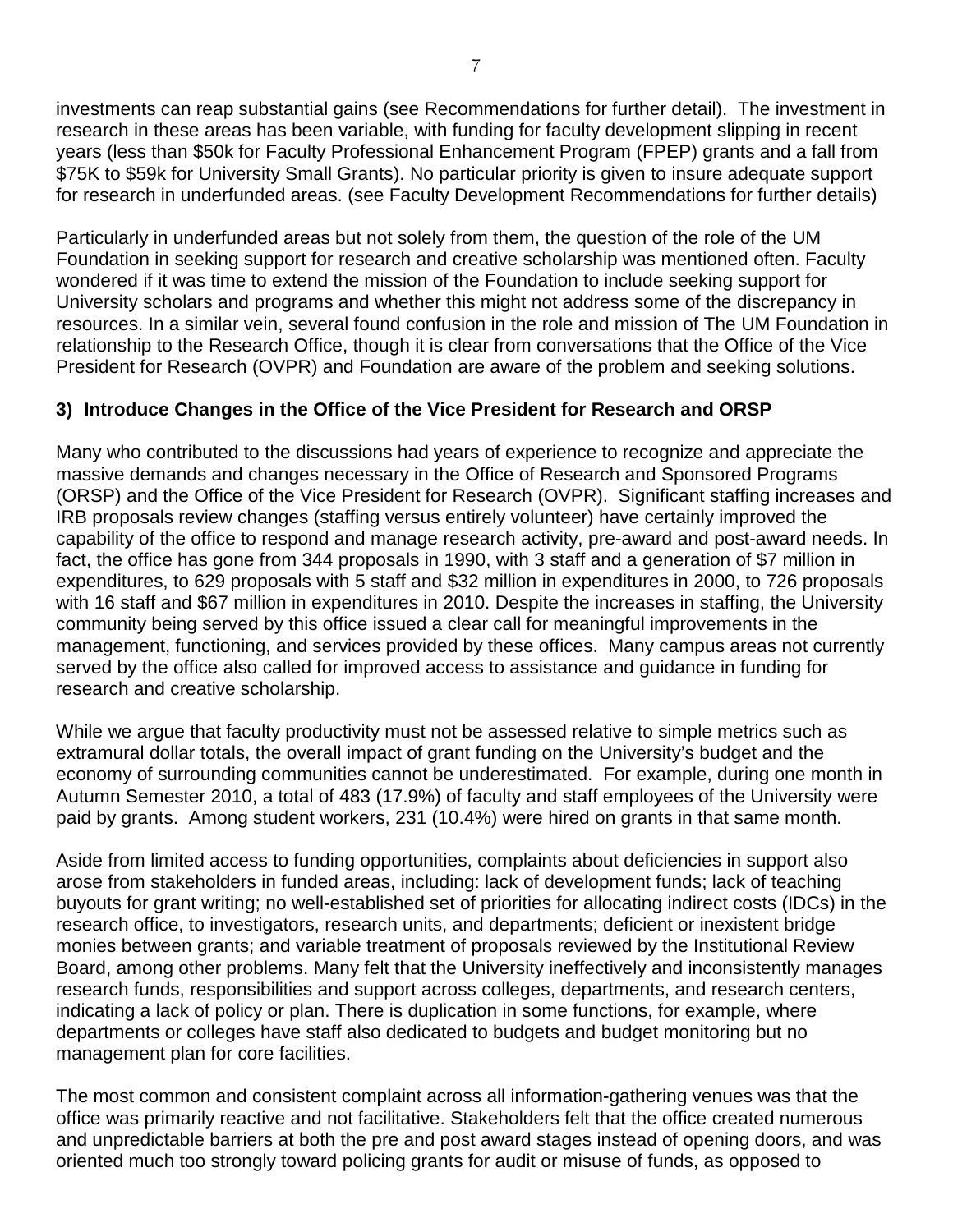assisting and contributing to promotion and growth of research and creative scholarship as well as providing incentives to enhance faculty activity. The faculty malaise with respect to the Research Office has substantial consequences, as some faculty have expressed to us that they will only pursue one grant at a time or they will direct grants through other universities in order to avoid contact with the office.

As a whole, the campus community felt the office needed more direct knowledge and provision of service for the entire grant process from seeking to writing to closing. This commitment to service beyond budget development, supervision and management must be driven by a clearer sense of vision for research and creative scholarship campuswide, with a shift in orientation consonant with this enlarged vision for the total research enterprise. Many faculty cited positive interactions and experiences with OVPR (helpful in budgeting, troubleshooting, and problem-solving), but many more felt that the offices failed in the area of leadership, and in the adoption of a culture of service and development that would enhance and support the perceived University research mission. Individual policy decisions—whether it be the allocation of IDCs or decisions about the University Small Grants Program allocation—need to be made with an eye toward the advancement of the larger mission of research at the University, and academic leaders bear the burden of emphasizing that mission in all units under their purview.

To their credit, ORSP is aware of many of the problems and perceptions of their work and are making efforts to address some of these (revising forms and methods of communication, establishing a research oversight committee, and core facility management plans). They feel limited by federal rules and guidelines. The office has little infrastructure support (no IT person, no plan for replacement of computers, staff training and advancement), and no strategic plan. The office has a stable staff, who work long hours, but are restricted to the classified staff categories that do not accurately represent their work duties (as opposed to professional appointment as at MSU). They look forward to a University-wide vision that will give them guidance.

#### **4) Continue to Improve the Research Culture**

The University of Montana has undergone major changes in the research culture of the institution, evolving from a liberal arts teaching college to Carnegie High Research Activity University in the last 20 years. The leadership and faculty have responded to those changes in various ways, from pursuing external funding with greater vigor to building new research and lab space, to shifting hiring priorities and raising Unit Standards to emphasize research. While these changes are evident across campus and have influenced the development of a stronger research culture, more work remains to be done to support the momentum and enhance the potential of the University.

#### • **Increase Investment**

In every venue, the Task Force encountered people who voiced the need to fully invest in what is required to establish a viable, sustainable, and productive faculty. The lack of such support was seen as a lack of commitment to the research mission on the part of the Administration, Board of Regents and Legislature. Faculty noted the poor funding of Faculty Development Grants, international and national travel, and infrastructure (space, equipment, supplies, and systems of support and development) as examples of a lack of sincere appreciation for the requirements of success in research.

The University research culture relies on the research infrastructure, ranging from the buildings that house our classrooms, labs, and libraries, to the information technology that facilitates our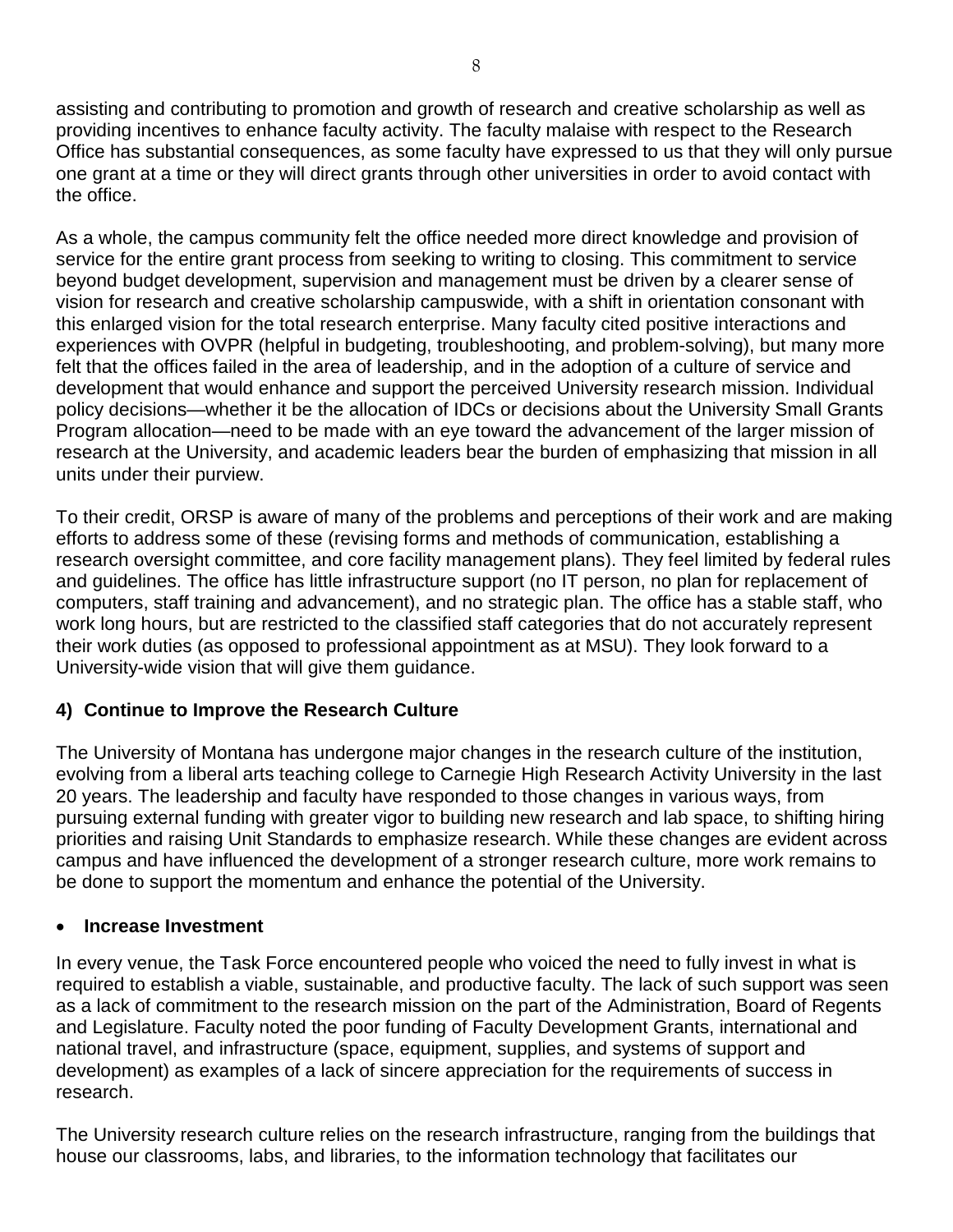communication and provides access to information, new ideas, and the highest-quality research from around the world. This extends to classroom space for training in specialty areas and it appears especially lacking in the Fine Arts where we have, as in other areas on campus, nationally and internationally renowned faculty.

Similarly, many faculty identified a continued struggle within the institution to recognize the imbalance in teaching expectations and research productivity. Many faculty also felt that advising loads were burdensome. Course loads University-wide do not consistently acknowledge size and discipline specific educational demands at the undergraduate and graduate levels, and their impact on the ability to fulfill the demands of research and creativity within varying disciplines. More specifically, faculty expressed frustration with time limitations and the requirements of performing at a true Carnegie high research activity level in research, or excelling at creative scholarship on the one hand, and addressing heavy teaching and service demands on the other.

Furthermore, investment in the culture of research extends to both undergraduate and graduate students. Many expressed relief and appreciation when graduate research and teaching assistantship tuition was approved at the in-state rate, but many also see this decision as merely the first step toward providing meaningful investment in graduate students. Sister institutions provide full support throughout pursuit of the degree. The University of Montana has masters' and doctoral programs with little to no support despite what comparable programs offer. To remain competitive and to attract the best and brightest, investment must include further expansion of support. Our faculty bring their research to the public in the form of innovative new technologies that benefit society, but the creativity and intellectual capital of our faculty also finds a crucial outlet in our students, who take the best ideas and the most compelling aesthetic forms with them into their lives as citizens of the state, the nation, and the world.

#### • **Provide Facilitation and Support**

A University research culture is a complex ecosystem, the most fundamental element of which is the individual faculty member, whose intellectual talent and ambition drive the research enterprise. Each individual faculty member, however, relies heavily on a range of relationships with other faculty, students, administrators, and staff. In terms of culture change, by far the most common finding across all areas and all levels of inquiry was a deep desire for the capacities of individual faculty and programs to be facilitated through education, communication, and collaboration. For example, the faculty and administrators of our professional schools (Business, Journalism, and Law) expressed a strong desire for collaboration in areas of common research interest, including environmental and climate studies and Native American culture. Journalism specifically felt it could contribute to improved communication by partnering in a way that benefited their students and provided science, humanities, and arts with a means of communication. The library hoped to be able to use communication technologies to support facilitation of connection and collaboration. Widespread interest existed for providing seed money to support and enhance current efforts by the Dean of the College of Arts and Sciences to create a Humanities Institute where humanists could partner with scientists in cross-disciplinary research and creative scholarship. COT faculty wanted to be included and considered in the advancement of the research mission through increased education in grant development, publication and outlets for their work. Some faculty felt that statistical consultation and access was needed and it was difficult to find information from the relevant on-campus experts, while other faculty called for support for ongoing education to keep abreast of developments in their fields.

The Faculty Development Office (FDO) could work to facilitate or be a center for all of these interests. The implementation of the FDO is a positive example of facilitation and support. Prior to its inception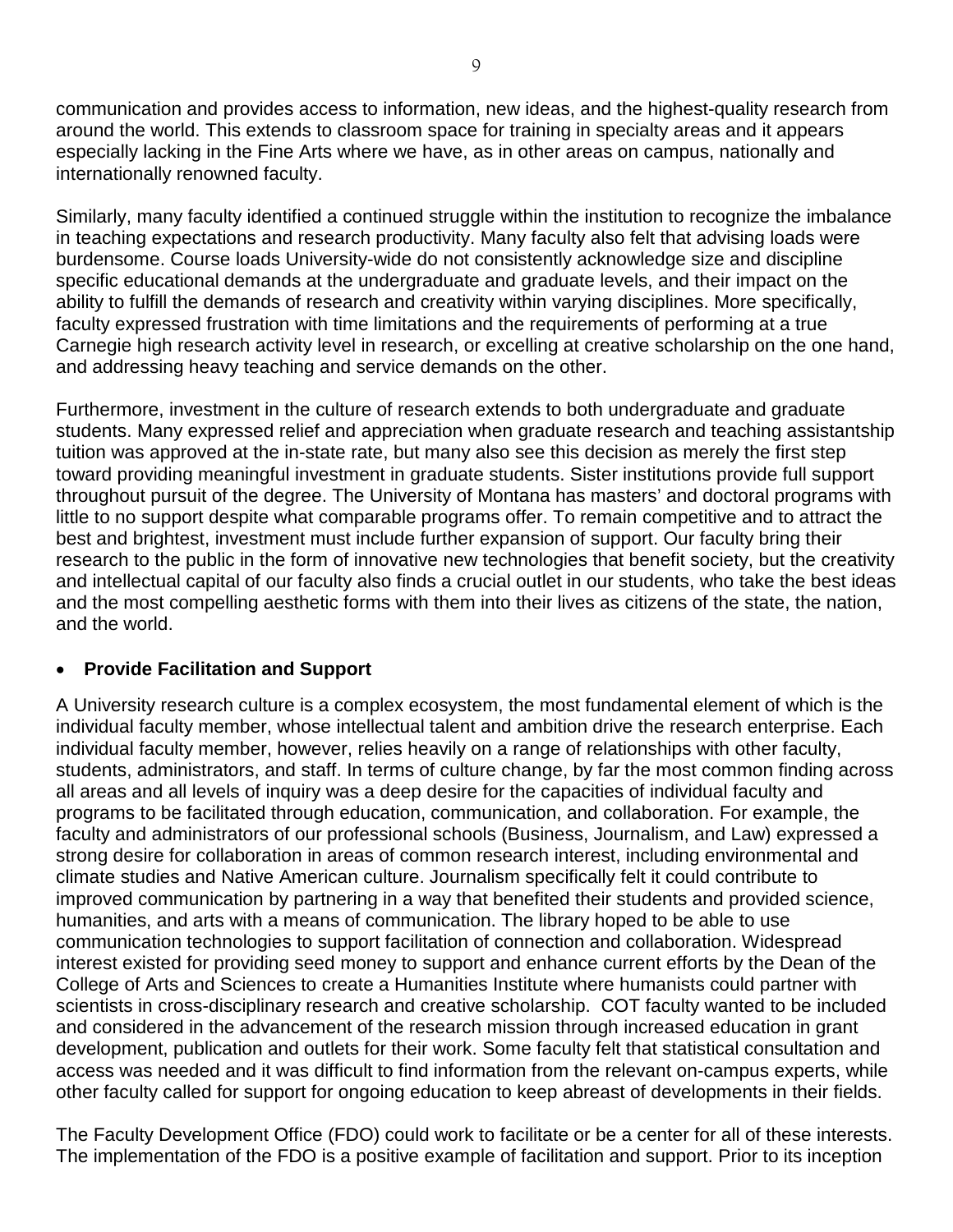this year, the University had gone without a complete commitment to the ongoing needs of faculty and many see it as holding great promise. However, this office has little funding, yet it holds a huge potential to coordinate and address education, communication and facilitation. In fact, the FDO can be a center for these important aspects of faculty research life with adequate staffing.

All of these issues are interconnected and they all point to the need to address facilitation and support of faculty promise. Furthermore, facilitation and support in these examples are not entirely dependent on funding but on creating an environment for exchange of information and connection.

#### • **Enhance Recognition and Incentives**

Culture change is clearly necessary if even those whose research is most accomplished and best funded themselves feel undervalued or unappreciated. Many individual faculty members expressed their concerns that the institution did not effectively support their research even when their output had met or exceeded expectations. While the needs for productive researchers may be different than those not currently able to meet their potential, effectively acknowledging and supporting success is also essential to maintaining the research enterprise.

Frustration was deep over ongoing inefficiencies that have created an atmosphere of futility and disincentive for many highly productive faculty, as an overall negative environment for research decreases motivation and morale. Regardless of the level of funding, faculty cited needless barriers, bureaucracy, and wasted time as frustrating to their goals and motivation. This included examples such as days spent on three-cent overdrafts, time cards, budget reallocations, IRB proposals, and contract agreements. The Institutional Review Board (IRB) process suffers from delays, inconsistencies, and idiosyncratic perceptions of protection of human subjects that create an atmosphere of futility and exasperation that was expressed by many faculty. For example, last summer a student proposal that had been approved by Stanford's IRB was not acted upon in time for the student to begin her research on time and required revisions of questionable added value to the protection of human subjects. Students in undergraduate classes sometimes are considered "human subjects' who must give informed consent, while in other semesters the same undergraduate course is considered not to involve research nor require IRB review. Negative implications of this way of operating result in faculty avoiding use of the IRB for class or reworking research in ways to avoid the IRB completely. Furthermore, streamlining, delegating, and the appropriate assignment of tasks was felt to be an afterthought and the lack thereof, disrespectful of the time, skills, and expertise of faculty. Every effort must be made to convert this cultural dysfunction into an opportunity for positive change.

The will to make substantial culture changes is strong, but the institutional leadership needs creatively to invent ways to incentivize the individual faculty member through enhancing and adjusting faculty development priorities, while continuing to work on institutional capacity to expand research.

#### • **Establish the Fundamental Priority of the Research Mission**

Research excellence should be the core of our institutional mission at all levels, and the institution must consider all its decisions within the framework of that perspective. The reciprocal responsibility of the individual faculty member who pursues her/his research and the academic leadership charged with enhancing that productivity is essential to creating a more positive sense of forward momentum for the institution and the individuals who comprise it. A central dilemma in academic leadership is the difficulty of seeking ways to balance the enhancement of excellence within existing programs while cultivating excellence in other areas that are essential to the mission of the University, but have not been recognized for their research excellence because they are underfunded or in areas that have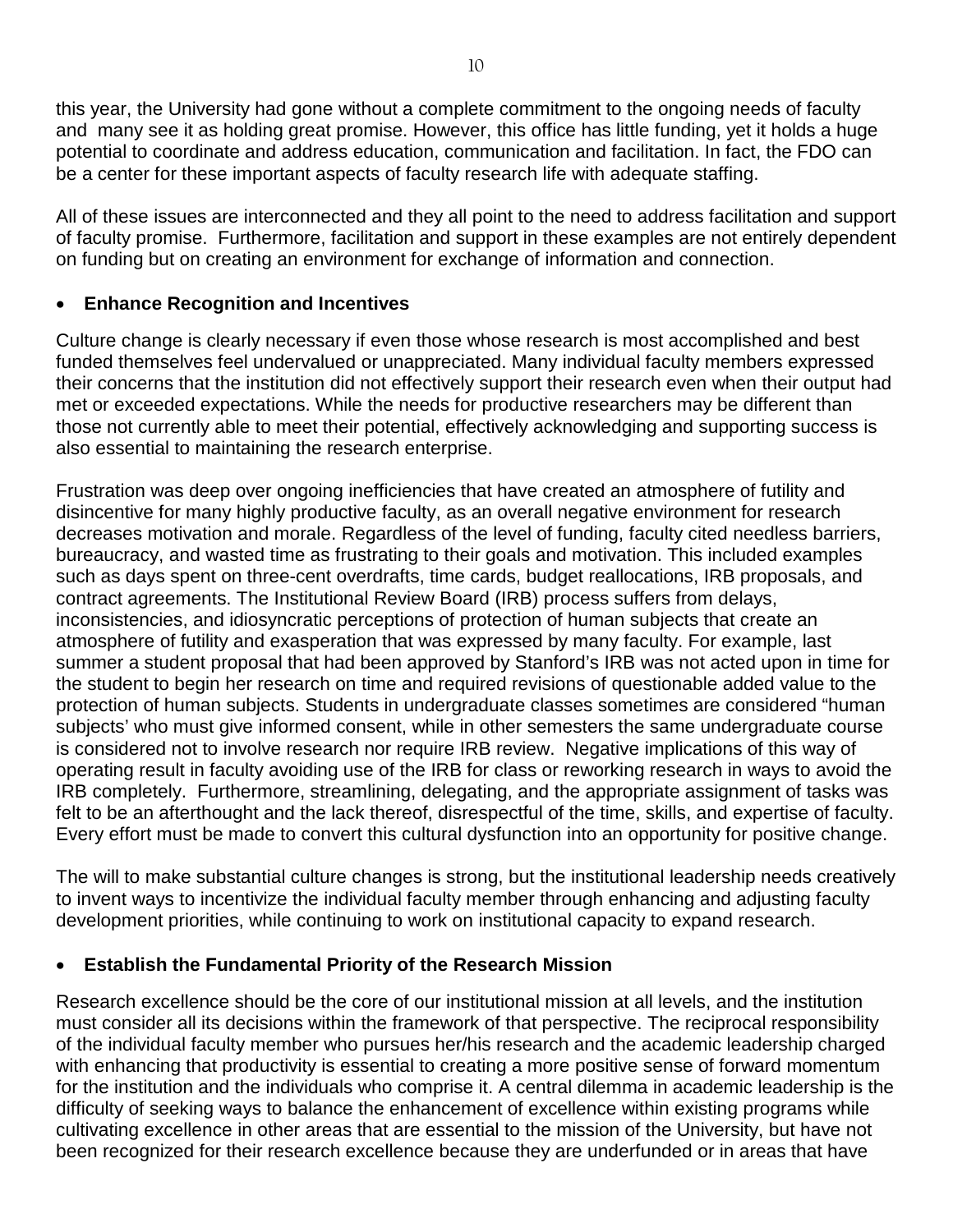not been as active and productive in research. Faculty with large research grants expressed some resentment at the labor and difficulty of maintaining their high level of work, while highly productive faculty in less funded areas expressed their disenchantment with the institution's support of their acclaimed work. Culture change is synergistic but the Academic leadership of the institution must also prioritize and support the shift, and thus find ways to realize the currently untapped potential to enhance research productivity in areas that have not been directly involved in the past. Faculty regularly lamented, for example, that the UM Foundation did not prioritize fundraising in support of faculty research and creative scholarship and department or program potentials, and voiced a desire and willingness to meet with donors to discuss their research in pursuit of donations.

While changes in institutional culture are complex and sometimes difficult to make, one crucial finding from our conversations and deliberations is the widespread sense that research needs to be integrated more fundamentally into the institution's Mission, so that each and every member of the UM community—including undergraduate and graduate students, faculty, staff and administrators play a direct role in contributing to this mission. A re-orientation such as this will require myriad individual and institutional decision-making processes to change in ways both subtle and dramatic, and many of the recommendations in the section to follow address these changes.

## **III: Recommendations**

We are excited about the opportunities that currently exist to pursue the University's path toward excellence by addressing the issues raised by the Findings. The time is clearly ripe to take action.

Our discussions and analyses have revealed that research and creative scholarship is complex, multi-layered, and highly interdependent. As such, they are not the responsibility of a single person, office, or part of the University, but of many. The recommendations that follow thus are addressed to a variety of specific individuals, offices, entities, and groups bearing primary responsibility for implementation across the campus.

The RSP Task Force recognizes that some (but not all) of our recommendations require financial commitments from several campus offices. To believe that research and creative scholarship can be enhanced without a commensurate financial commitment is unrealistic, given the findings we report about the barriers to such enhancement. At the same time, we believe that there are three specific pools of funding that are available to support the recommendations we have made.

First, we believe that our recommendations will enhance UM's ability to secure funding from the Montana State Legislature. For example, improved communication as well as enhanced outreach must credibly convey the value of research and investment in research activities.

Second, we believe that our recommendations will allow the Office of the VP for Research and the UM Foundation to work together to secure increased external funding through specific opportunities to support focused research and creative scholarship.

Third, some portion of the IDCs that currently go into General Funds must be re-directed to – and thereby directly reinvested -- in research and creative scholarship specifically.

These investments in enhanced research and creative work will create a virtuous cycle, in that additional investment will garner additional research dollars, which in turn will generate additional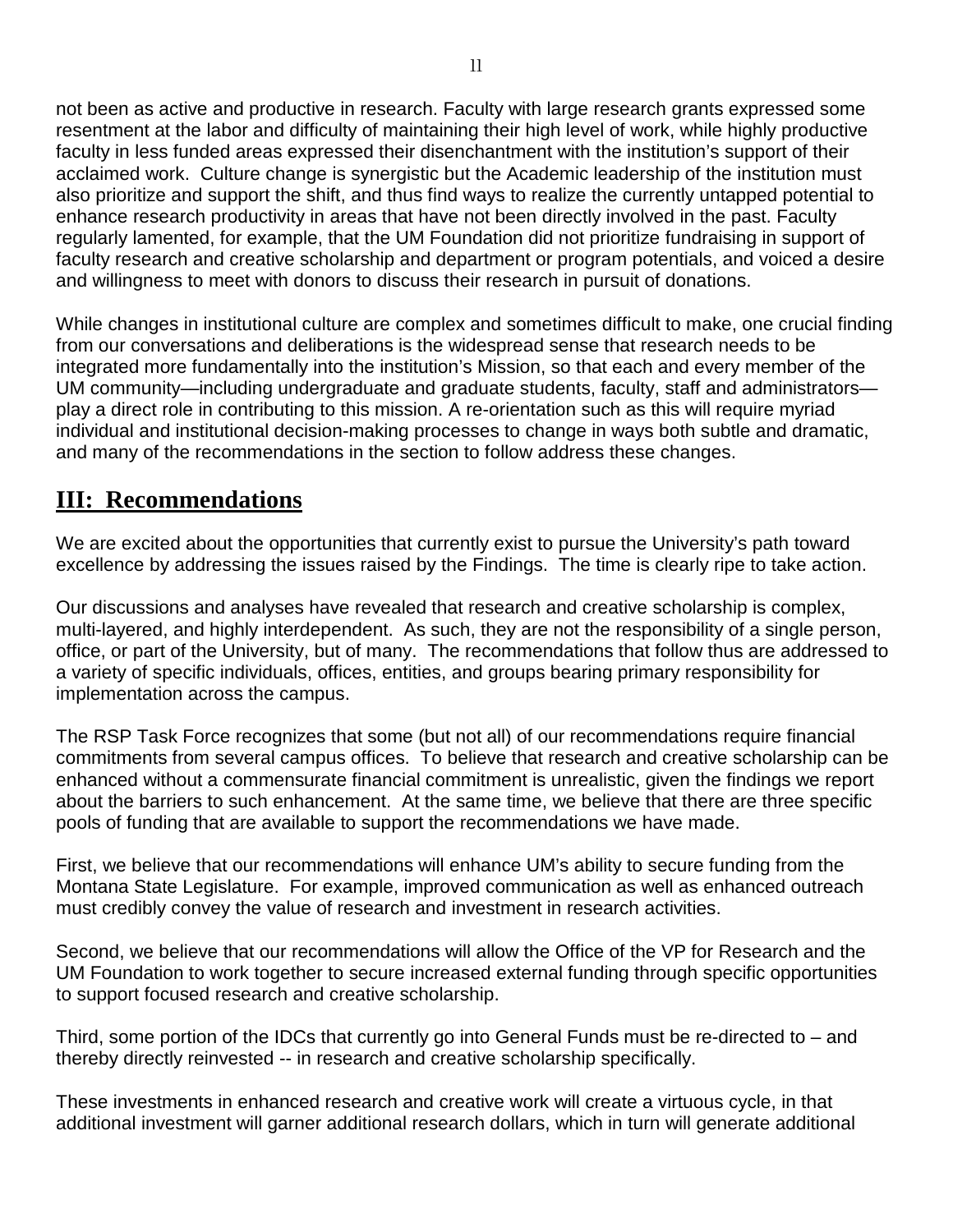IDCs that can in turn then be used to support additional research and creative scholarship on campus.

## **President**

The President plays an absolutely critical role in promoting research and creative scholarship at The University of Montana. He or she bears primary responsibility for hiring and evaluating the Provost and VP for Research, working with others in developing the budget, serving as the public face of the University, and securing funds. Our recommendations thus focus on personnel and leadership, budget and budget policies, communication, and fundraising.

#### **1) Personnel and Leadership**

• Ensure that the Provost and the VP for Research provide dynamic leadership for research and creative scholarship for the University as a whole.

#### **2) Budget and Budget Policies**

While mission and vision statements are important, budgets and policies are tangible manifestations of the priorities of an institution.

- It has been reported to the Task Force that UM has approximately 2000 resident students for which the state of Montana has not provided funding (i.e. unfunded students). We have also been informed that the Montana University System Board of Regents (MUS BOR) have discussed but not resolved this issue. We encourage President Engstrom to aggressively pursue this issue with the MUS BOR with the goal of achieving a funding model that provides support for all resident students. This issue is especially of interest to this Task Force because resources that could and should be used on this campus to support research and creative scholarship are being diverted to support the unfunded resident students.
- **We recommend that these monies be reinvested back into research and creative scholarship where they most appropriately belong. Additionally, we recommend establishing a fixed percentage of the reinvested resources be allocated for research and creative scholarship in traditionally underfunded areas, including direct support for faculty development and support for developing external grant proposals.**
	- oA significant amount of resources are being transferred out of the Office of the VP for Research and used for purposes on campus other than supporting research and creative scholarship. Likewise, a significant amount of resources are being transferred from the academic unit's share of IDC's and again, used for purposes on campus other than supporting research and creative scholarship (administrative assessment – see below). This not only would provide support where vitally needed, but provide a powerful signal of confirmation that research and creative scholarship is a core mission of the University. These two types of budget transfers are listed below:
	- o Approximately one million dollars is now being transferred from the Office of the VP for Research into an Index Code and at the end of the day these resources end up in the general fund which the campus uses to pay for necessary functions which need to be performed, the rationale being that the Office of the VP for Research has campus services rendered to it, such as from Human Resources, Purchasing, etc.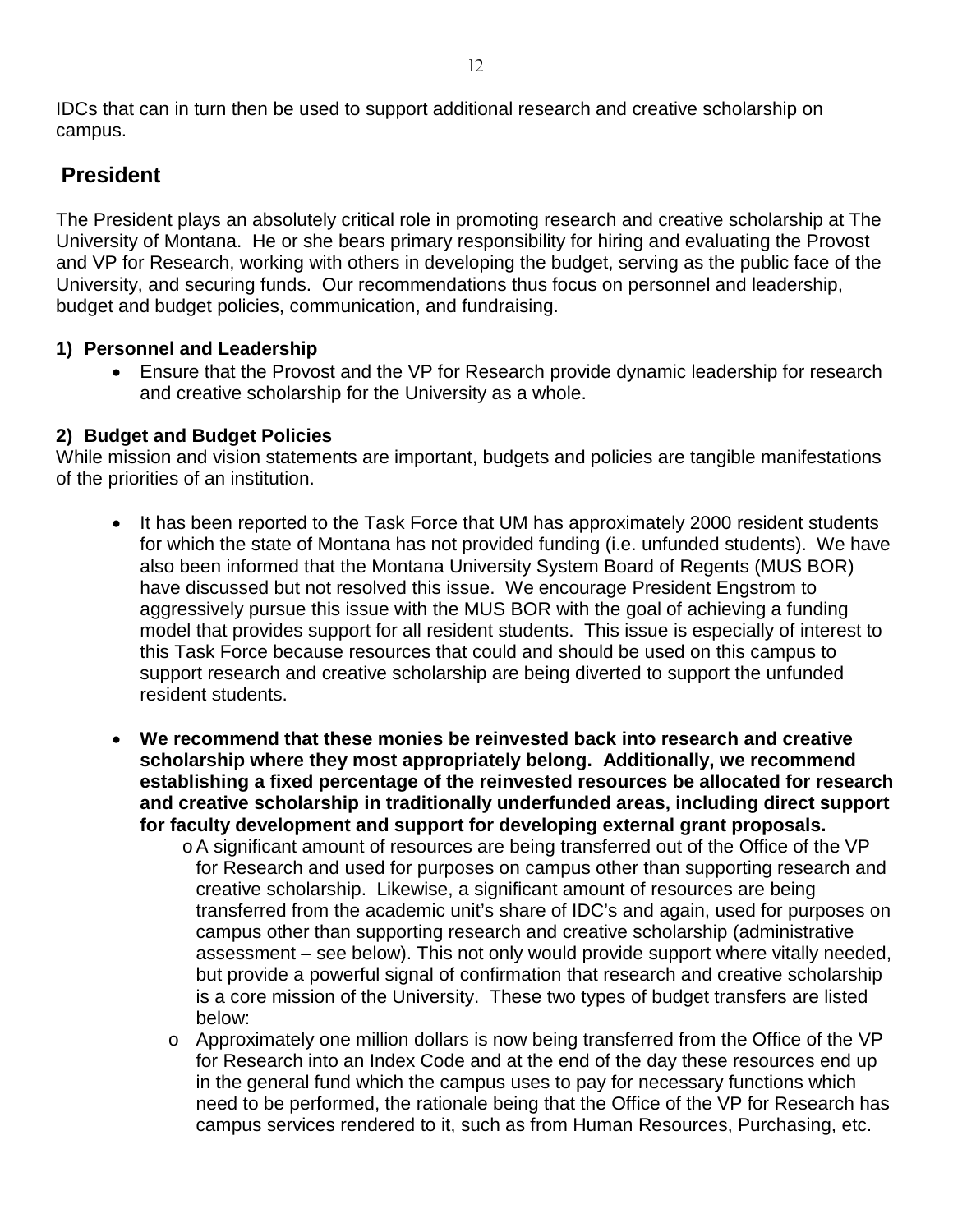However, the campus leadership is beginning to reduce this transfer of funds by \$100K in each of FY '12 and FY '13.

- $\circ$  Completely eliminate or significantly reduce the campus administrative assessment, which has recently been increased from six to eight percent, in order that these funds be reinvested in research and creative scholarship. This assessment is charged to all expenditures paid for from both the Office of the VP for Research's share of IDC's (approximately 2/3 of those IDC's recovered by UM) as well as the academic unit's share of IDC's (approximately 1/3 of those IDC's recovered by UM). To clarify, until approximately three or four years ago the administrative assessment now assessed to academic unit IDC's was paid by the Office of the VP for Research from their share of campus IDC's.
	- **Timeline: as soon as feasible**
- Increase funding to seed faculty research
	- o Funding could and should take multiple forms:
		- **EXEC** research support grants (supplies/travel),
		- **summer salary grants,**
		- course buy-out grants (particularly important in units with heavy teaching loads),
		- and grants for finishing costs for books (particularly important in the humanities).
	- o Begin to increase internal research funding to approximately \$150,000 to \$200,000 (see recommended allocations under Provost) next fiscal year with a commitment to maintain and prioritize a robust investment in ongoing faculty productivity (consider various budget principles, such as targeting faculty development grants as a percentage of total institutional IDC).
	- o Recommend directing 3% of the University's total Indirect Cost recovery dollars (FY '11 - \$8.8Million) towards supporting research and creative scholarship in units where teaching commitments are heavier and sources of extramural funding are fewer. The decision to allocate a percentage the IDC's acknowledges the interdependence of the University's shared missions of teaching and research and provides the resources for all units to flourish. As externally funded grants increase, it further seeds the research and creative scholarship across the whole campus, thus demonstrating how all units prosper from the research enterprise. This percentage structure effectively leverages large grants into numerous smaller funding opportunities in areas like the humanities, the arts, and professional schools where relatively small investments can yield rich rewards.
- Increase funding for Graduate Studies.
	- o Consider funding several graduate assistantships with no teaching responsibilities that would be awarded in a campus-wide competition to the highest quality applicants.
	- o Work toward increasing the number and national competitiveness of teaching assistantships.
	- o Allocate funds to help advertise our graduate programs so they can more effectively recruit the highest quality graduate students.
	- o Timeline: 1 to 2 years
- In order to address competitiveness with other universities at the time of hire, make new faculty start-up funds integral to the budget.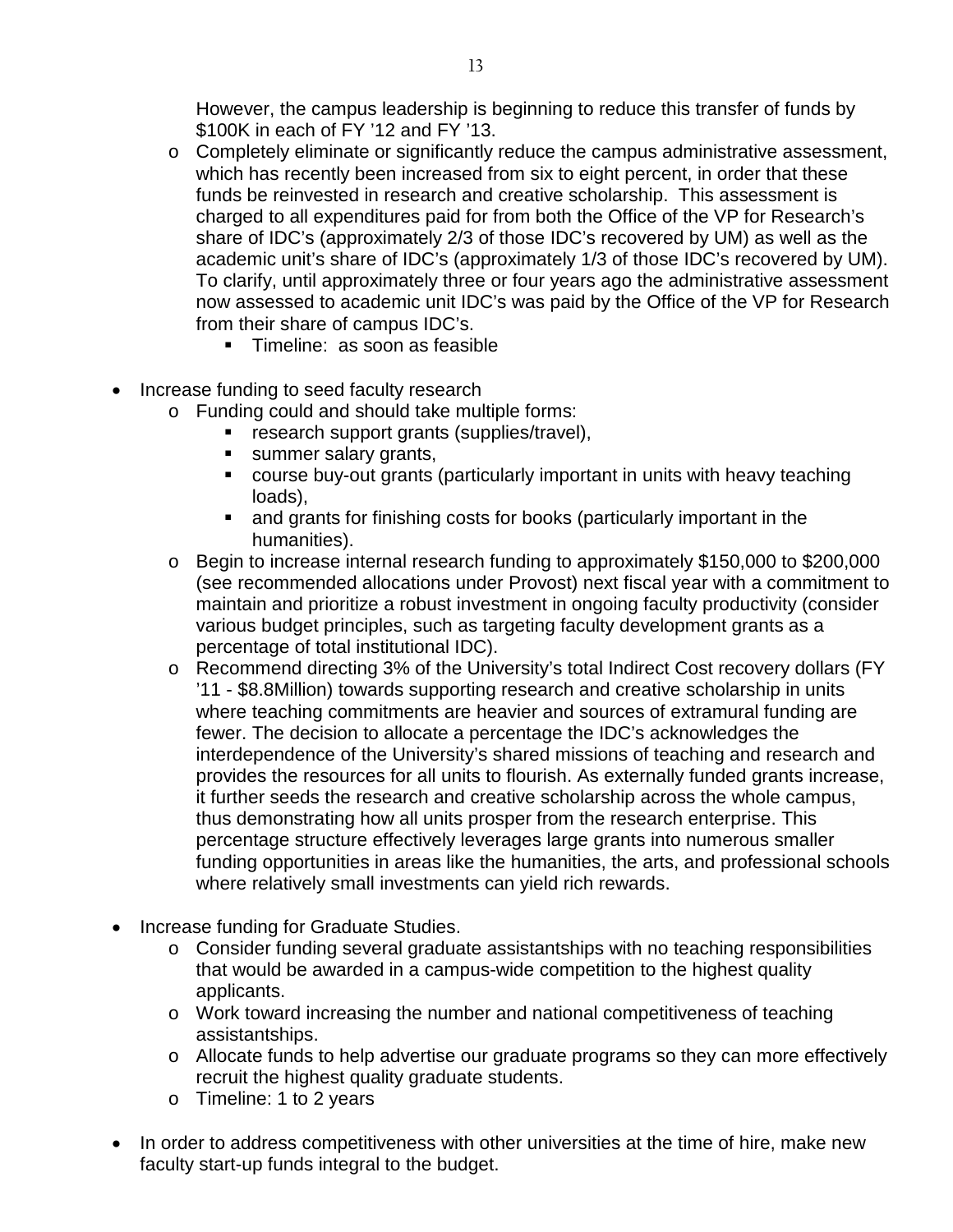- $\circ$  A key way to send the message that research and creative scholarship is expected of faculty is to provide start-up funds including in those areas with low potential for extramural grants.
	- These need to be appropriate to the unit both in amount and nature of research and creative scholarship.
	- The corollary is that start-up funds will attract those driven to do research
	- Initially targeting funds to units where a nucleus of research and creative scholarship exist will likely be most effective as budding scholars will want to see active scholarship.
- o Timeline: Begin to expand budget for start-up after the Provost and deans provide input on how much and where, 1-2 years.
- Direct that appropriate budgeting is available to support research infrastructure.
	- o Including but not limited to Library resources, renovation and completion of research space (the Interdisciplinary Science Building, for example).
	- o Timeline: Ongoing
- Allocate general funds as well as monies from the research office to support faculty research.
	- o A general fund allocation would signal that research and creative scholarship is central to the mission of the University.
		- Consider matching the monies from the research office that seed faculty research dollar for dollar with general fund monies.
	- o Timeline: next fiscal year for a match of research office monies with annual increments in following years.
- Direct the VP for Research and the Provost in the implementation of these research and creative scholarship budget priorities.

#### **3) Mission Statement**

Modify the University's mission statement to reflect that the conduct of research and creative scholarship is a core value by adding the following language:

*"The University of Montana-Missoula pursues academic excellence as demonstrated by the quality of curriculum and instruction, research and creative scholarship, student performance, and faculty professional accomplishments...."*

Timeline: As soon as feasible

#### **4) Communication**

- Fill the vacancy of the Director of University Relations whose task should be to dovetail with the goals set in the recent communication report completed by a consultant.
	- o Professional skills for this position should be commensurate with the communications field.
	- o Lead and coordinate effort to be proactive in communicating about research and creative scholarship at UM, using multiple channels and targets for communication.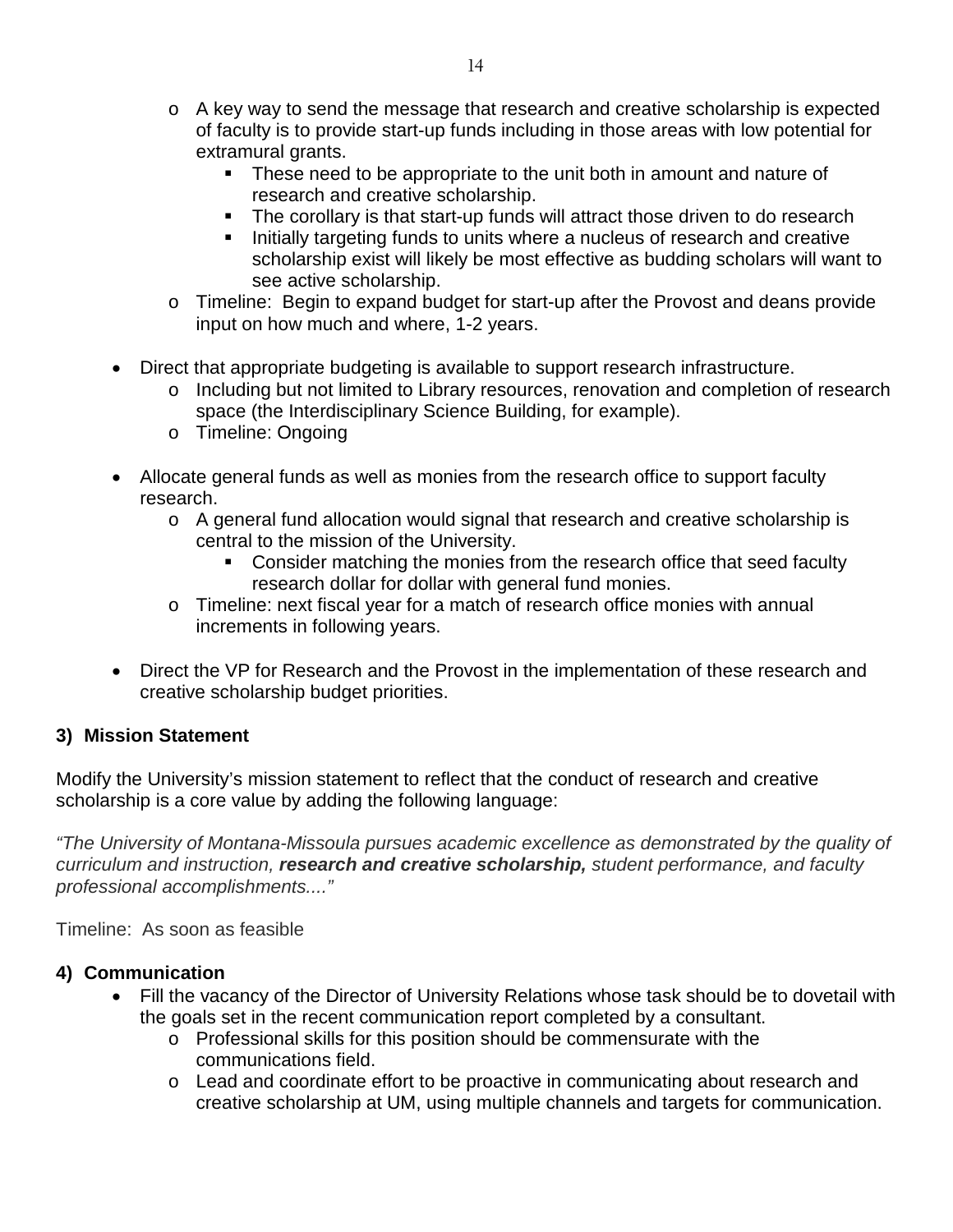More broadly this person would work intimately with the President in framing and managing the public image of UM at the local, state and national level. (See below for more specific concerns about communication under University Relations.)

o Timeline: national search to hire next fiscal year

Consider establishing a "Research Day" each year with a program designed to draw both campus and public attention to recent achievements in research and creative scholarship.

• Fund communication efforts so they can be done well.

#### **5) Fundraising**

- Lead and direct the effort to communicate to the Governor's Office and the Legislature the rationale and need to fund research and creative scholarship as a central and base funded part of the mission of UM in collaboration with the Director of University Relations as part of a larger goal of achieving funding parity with MSU.
	- o Timeline: immediate and ongoing efforts
- Lead and direct the effort to engage the congressional delegation to promote the research and creative scholarship of UM at the federal level in collaboration with the Director of University Relations.
	- o Timeline: immediate and ongoing efforts
- Instruct the VP for Research to work closely with the President and CEO of the University of Montana Foundation to create a genuine partnership that maximizes opportunities for increased financial support from external sources. (See below under UM Foundation.)
- Work closely with the UM Foundation to cultivate and expand the number of major donors interested in funding research and creative scholarship at UM.
- Include in the next Capital Campaign:
	- o Endowed faculty chairs in areas of excellence (as discussed below)
	- o Endowed graduate assistantships
	- o Endowments to support undergraduate scholarship
	- o Endowments to support acquisition and maintenance of core facilities
	- o Endowments to support seminar series in areas of excellence
	- $\circ$  Timeline develop over the next 36 to 48 months

#### **Provost**

As head of the faculty and the administrator with ultimate responsibility for all aspects of the academic mission of the University of Montana, the Research Strategic Planning Task Force views that the most important responsibility of the Provost is to set academic policy that supports and provides incentives for teaching, research, and creative scholarship. Thus, our recommendations focus on the academic aspects of the recommendations to the President.

#### **1) Identifying Areas of Excellence**

Recognizing that due to limited funds, the University cannot be all things to all people, efforts need to be made to focus by identifying genuine centers of excellence that have a proven track record or the potential for research and creative scholarship to truly distinguish the institution. We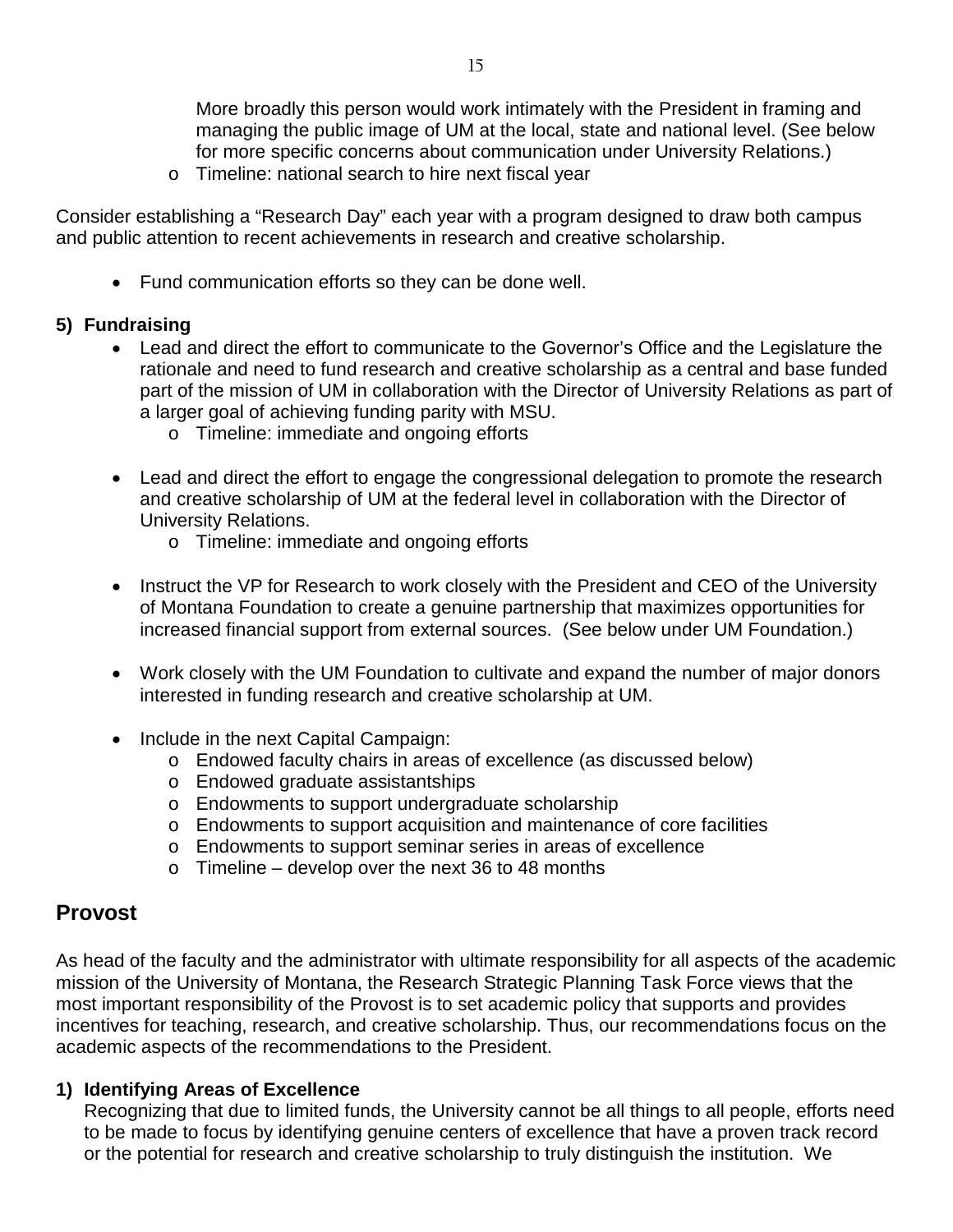recommend creating a task force to carefully study this issue, using a metric that, in addition to the amount of external grants, includes publications, numbers and quality of citations, recognition by peers, impact on society, among other criteria.

- Have deans identify metrics/guidelines for areas of research excellence in their divisions.
- Use this data to identify opportunities for cross-disciplinary collaboration.

#### **2) Promote a Culture of Research Among Faculty**

- Direct that Unit Standards be revised, if necessary, to reflect expectations for, definitions of, and standards of peer-reviewed performance for research and creative scholarship.
- Develop and enunciate policies regarding the coupling of teaching loads with research and creative scholarship, recognizing that:
	- o a wide disparity in teaching loads and in research expectations currently exists between units across the campus,
	- o teaching loads could be adjusted up or down based on the research productivity of a faculty member,
	- o heavy teaching loads can be a barrier to research productivity, and
	- o any reductions of teaching loads will come with a commensurate increase in expectations for research and creative scholarship productivity.
- In conjunction with Deans, develop a buy-out policy for faculty that facilitates research and creative scholarship while at the same time ensures that classes will be taught for students.
	- o Consider adopting a policy that the Provost's Office matches salary buy-out savings in the Dean's budget dollar for dollar to provide flexibility for Deans in replacing teaching effort of faculty who buy-out to focus on scholarship.
- Direct implementation of monies as directed by the President to seed research and creative scholarship.
	- o Ensure that funding policies promote distribution to deserving faculty in all divisions.
	- o Ensure that funding is available on a competitive basis to fit faculty needs in various units (course buyout, travel, finishing funds, supply funds, etc.).
		- **Increase funding for the University Small Grants Program** with a goal of \$75,000 to 100,000 for next fiscal year with about \$25,000 targeted to faculty in underfunded areas.
		- **EXTERN FIRMILE CREATE:** Create a Faculty **Faculty** Faculty in underfunded areas with a goal of funding \$50,000 (for example, 5 grants at \$10,000) for next fiscal year.
		- Create a **Finishing Fund** that would support professors of any rank for the purpose of completing their projects, (for example, to cover cost of publication for books accepted for publication). Allocate \$25,000 (maximum grant \$5,000) for next fiscal year.
	- o With faculty input, develop guidelines for defining underfunded areas.
	- o Develop policies for reallocating funds between internal grant programs depending upon demand.
	- o Ensure that adequate reporting procedures for outcomes of seed monies are in place.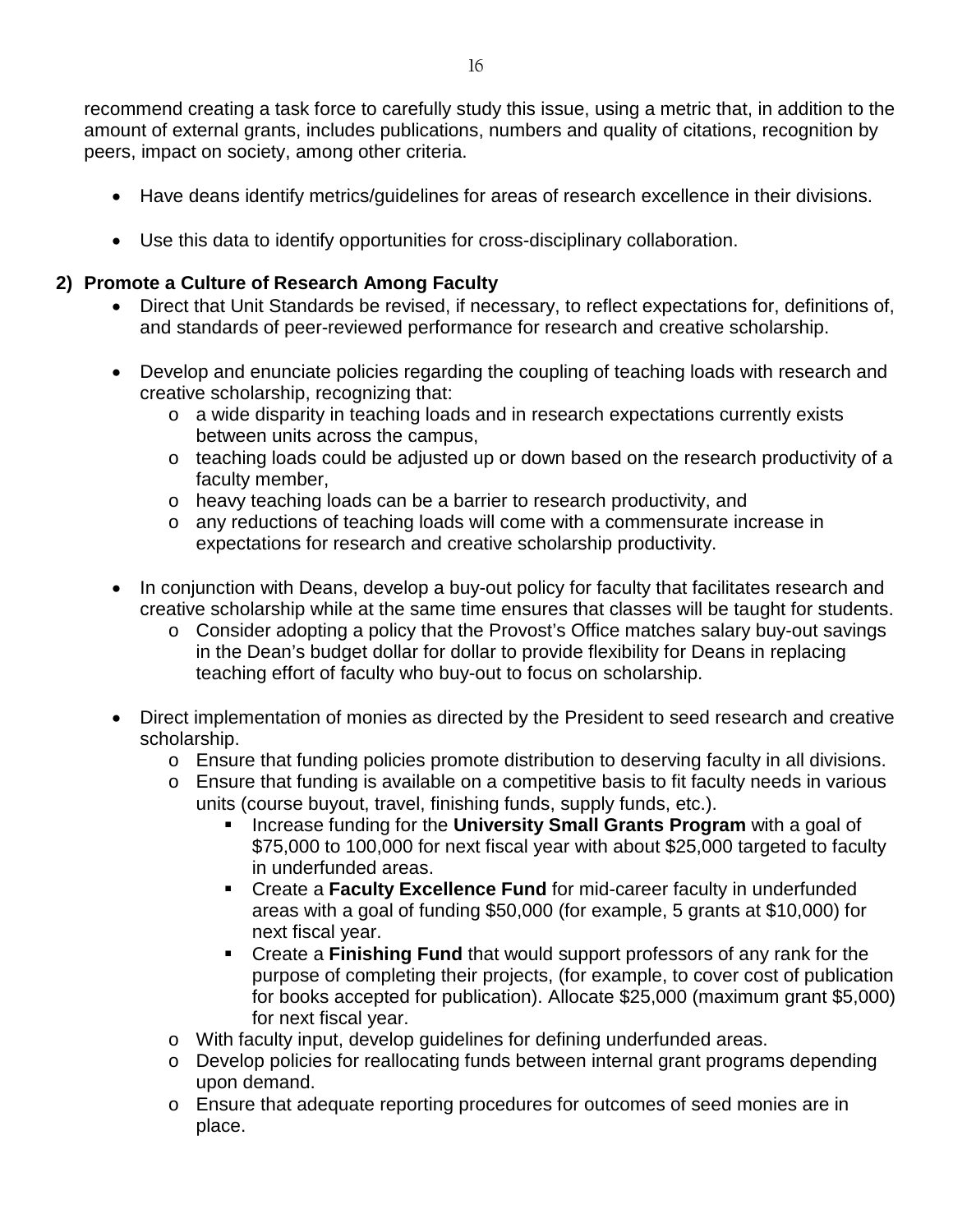- o Develop policies for acknowledging grant support in published work and for tracking publications that result from internal grant support.
- o Ensure that standards of past achievement are in place for faculty requesting repeat funding.
- o Ensure that strategies are in place to assist faculty who have been supported by our internal grants program to find extramural funding opportunities.
- Develop policies for providing start-up funds for new faculty.
	- o Work with deans to develop guidelines for appropriate levels and kinds (supply funds, travel funds, reduced course load, etc.) of start-up funds for different units.
	- o Use these guidelines in budget planning in advance of faculty searches in conjunction with deans.
	- o Work with the VP for Research and the President to fund start-up through appropriate combinations of funds from the Research Office and the General Fund.
- **3) Collaborate with the VP for Research to Ensure the FDO and the OVPR are Effectively Working Together**
	- Provide clarity (working with the VP for Research) on the strategic direction and respective responsibilities of the FDO and the OVPR.
		- o If deemed appropriate, provide support for adequate staffing within the FDO.

#### **4) Oversee integration of efforts of Research Office and Graduate Studies**

- Meet regularly with the Associate Provost and Dean of the Graduate School and the VP for Research to identify synergies between graduate programs and research.
	- o Identify units that could garner larger grants and develop synergistic strategies between the Research Office and Graduate Studies to spur grant writing in these units.
	- o Identify grant opportunities to support graduate programs and provide incentives for units to pursue these opportunities.

#### **5) Cross-Disciplinary Research Collaboration**

- Develop and maintain a searchable, University-wide data base of faculty research and creative scholarship that permits cross unit collaboration and stimulates development of informal networks of individuals working on complementary or overlapping endeavors, ultimately leading to establishment of formal centers of excellence.
	- o Populate the data base with information obtained from Individual Performance Records.
	- o Provide password access so that new faculty, faculty on multi-year evaluation schedules, and faculty who have emerging interests or shifts in emphasis can update their profiles as needed.
	- o Work with the FDO to support working lunches, brown-bag presentations, and other means of networking in identified areas of interest, potential, and excellence.
	- o Potential collaboration for this effort might be sought from the Mansfield Library.
- Consider supporting internal seminar series to promote awareness of collaborative opportunities.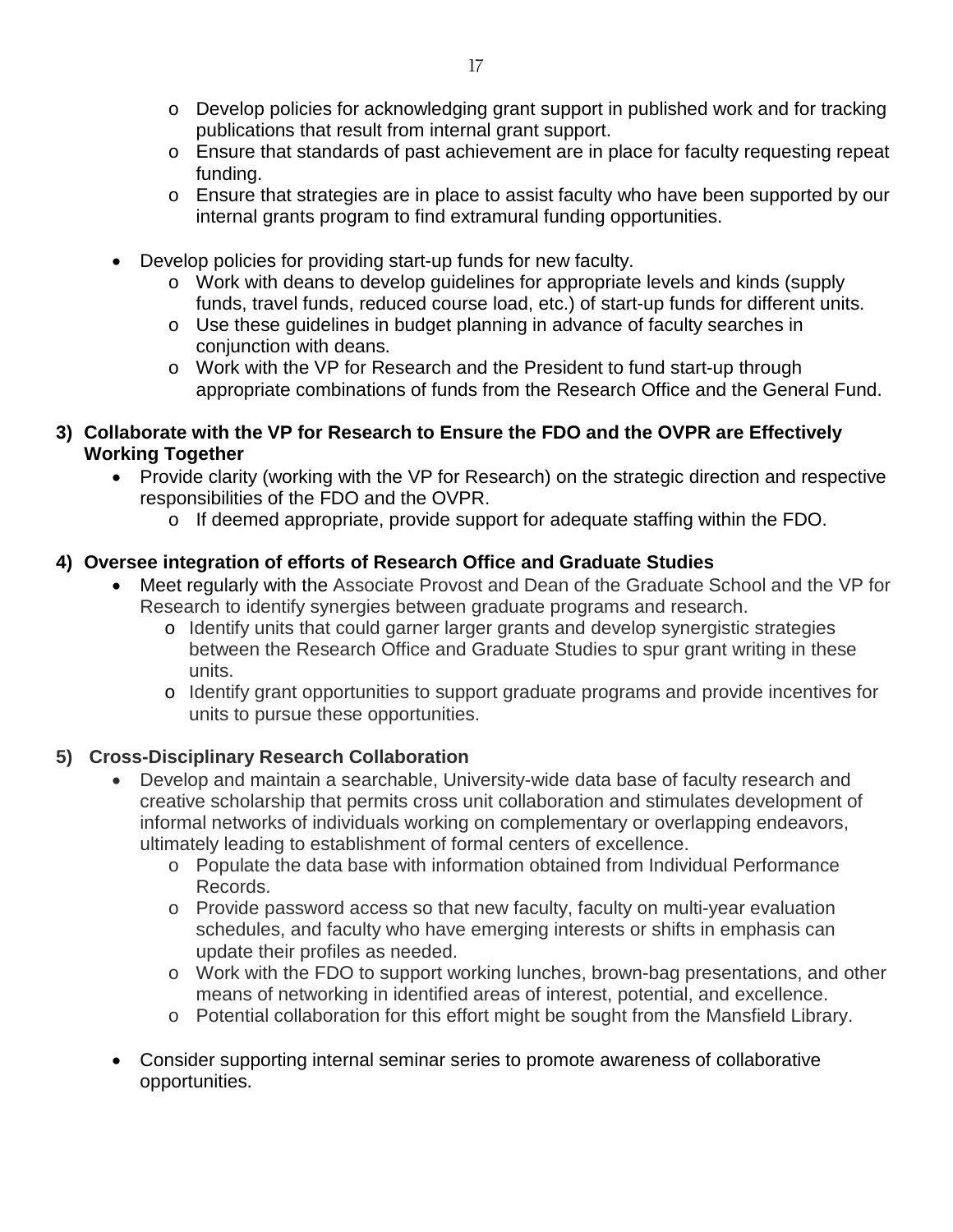• Consider establishing an on campus space similar to a faculty club, dedicated to crossdisciplinary research collaborations and presentations.

## **Vice President for Research and ORSP**

The VP for Research is directly and explicitly responsible for promoting growth of research and creative scholarship on the UM campus in partnership with the President and the Provost. The Office of Research should create a collaborative environment that facilitates the grant application and administration process to maximize the ability of faculty to focus on the conduct and dissemination of research. The Office of Research is responsible for the strategic use of IDC monies to develop and maintain research infrastructure, to attract new faculty and to seed new research projects. The Office of Research needs to take a lead role in communicating the results and impact of research and creative scholarship to the Governor, the Legislature, the Congressional Delegation and the broader public.

- **1) Review existing staff performance and effectiveness with an eye to identifying how to better serve constituents in order to enhance service to faculty and revenue generation. If appropriate, create an Associate Vice President for Research responsible for all aspects of pre-award, post-award and IRB functions in the Office of Research and Sponsored Programs.** 
	- If this position is created, the individual holding it should possess a doctoral degree and have rich experience with grant writing, grant management, field reviewing, publication in scholarly books and peer reviewed journals, human subjects, as well as in graduate and undergraduate education. This person should be tasked to effectively coordinate with the FDO.
- **2) Reassess the various units and their functions reporting to the VP for Research; retain only those deemed to be integral to research and creative scholarship.**

#### **3) Increase Grant Activity**

- Increase the volume of grant expenditures by 50%.
- Increase the volume of proposals submitted and funded by current grantees by 50%.
- Timeline: 48 months
- Increase the number of new principal investigators who submit their first proposal by 20 for the first year and a goal of 100 over the next five years. A possible approach would be to target one new grant writer from each department on campus.

#### **4) Create an advisory board comprised of a faculty representative from each College, which will be tasked to provide guidance, vision, and feedback for the Research Office and for the Research Administration Oversight Committee.**

#### **5) Consider making ORSP employees contract professionals.**

• Would permit merit increases and other incentives and rewards for top quality and low error service to PIs (primary investigators) seeking and using research funds.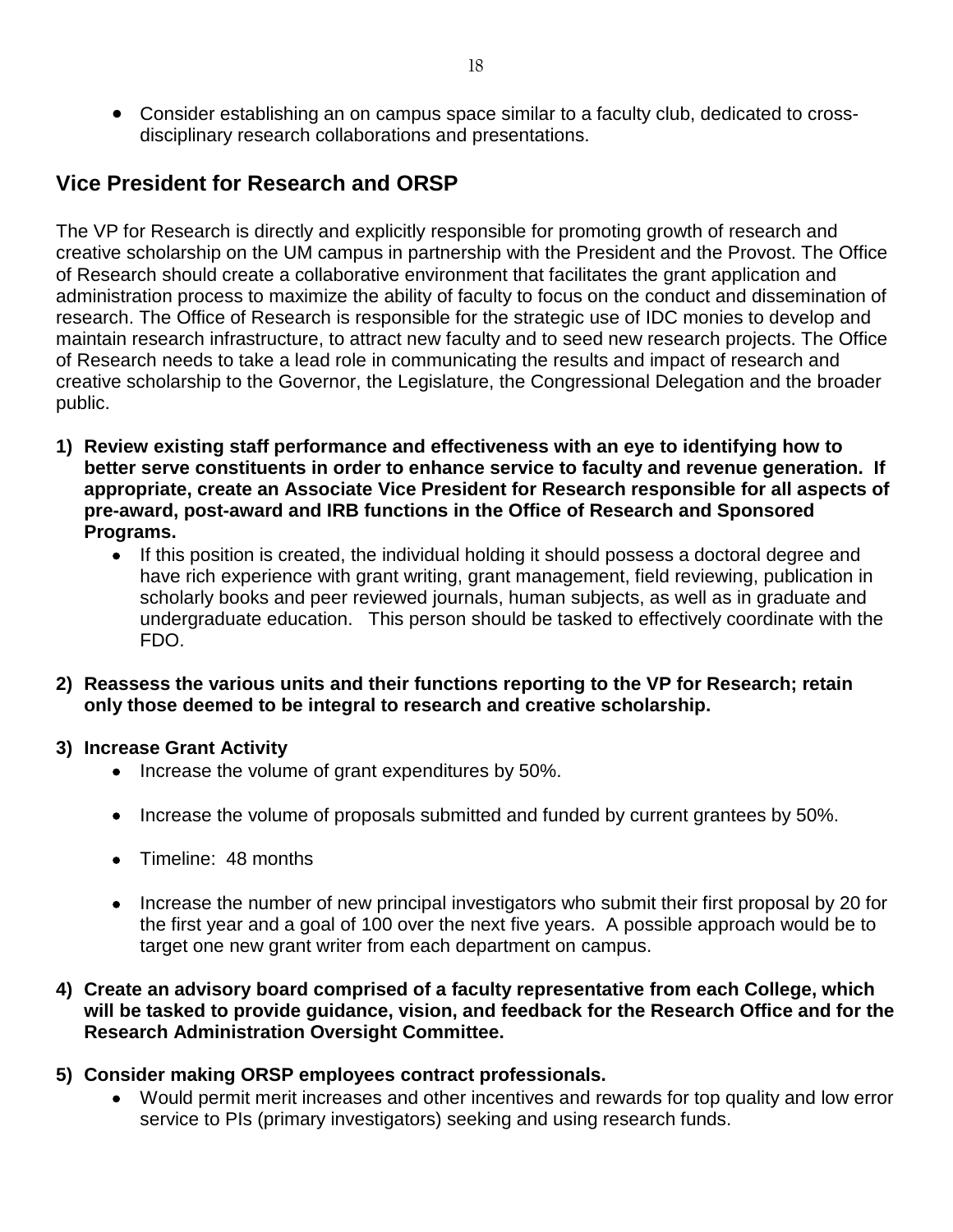- **6) Increase current efforts to be proactive and to reach out to the faculty in ways that enhance their research and creative scholarship.**
	- Specifically tailor communications regarding opportunities to the expertise of the faculty. To do this, we recommend working with department chairs to schedule at least one meeting per year in which the Director of the Office of Research, along with the appropriate designated pre- and post-award specialists, meet with the faculty face-to-face to discuss opportunities and concerns.
	- Develop a database with sample approved IRBs available to all and searchable from the web page. This will help to develop a consistency in expectations for applicants as well as the IRB committee.
		- o Given the IRB committee's rotating membership this database can also enhance consistency and the development of internal expectations to guide essential aspects of protection of human subjects and possibly minimize the wide variation in feedback experienced by researchers.

#### **7) Pre-Award**

- Task a group of seasoned PIs and fiscal personnel to invigorate information dissemination regarding award opportunities, create systems to train grant writers, publicize incentives including research base salaries, instructional or service release, extra compensation, summer support, graduate student recruitment, and funding.
- Eliminate barriers to proposal submission, including inefficient or bureaucratic features that do little to protect the institution. (The same task force could accomplish this work.)

#### **8) Post-Award**

- Create a culture of service wherein PI errors resulting from naiveté are considered instructional opportunities and repeat errors of omission or commission are subject to progressive discipline. Foster an environment where OSRP staff have positive incentives to facilitate the administration of grants for PIs so that they can focus on productive research and where PIs recognize and appreciate that the ORSP staff are eager to answer questions and solve problems in a collaborative manner.
- Clarify mechanisms for designating exceptions to cost accounting standards (i.e., when IDCs are waived and no state base is available).
- Maintain record of near zero audit findings, paybacks and fines.
- Implement applicable sections of the UFA Collective Bargaining Agreement to remove and disbar PIs who place the institution at risk.

#### **9) Create a position to professionally manage the University's core facilities.**

- Develop systems to fund core facilities subsequent to federal support, studying the possibilities of cooperative arrangements on equipment and use with researchers at MSU and a blend of fees for service and state-base dollars.
- Create a Core Research Facilities Committee made up of stakeholders that will advise the core facility manager in developing consistent campus-wide policies for sustainable operation of core facilities, including guidelines for designation as a core facility. The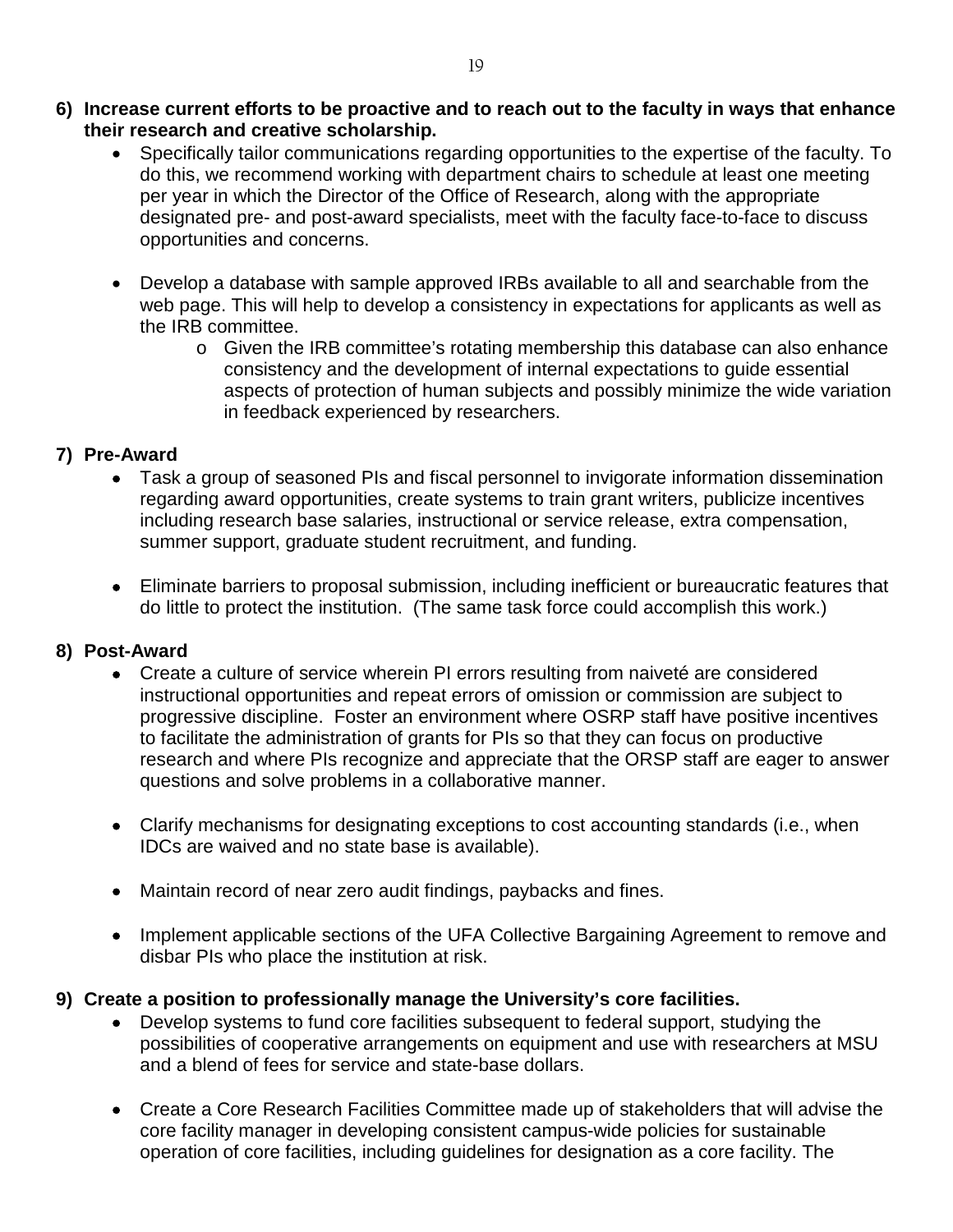committee will also participate in annual monitoring of core facility use and associated adjustments in allocation of support to each core facility.

#### **10) Post-Grant**

- Build a central reserve fund that could provide bridge funding to supply essential support in order to maintain historically productive grantees should they fail to be refunded at some time in their careers at The University.
- Develop transparent policies and procedures for PIs to acquire bridge funding, including their responsibilities and limits of duration.
- Timeline: 36 months

#### **11) Provide additional support for the Technology Transfer Office, including:**

- Explicit, tangible acknowledgement (in the form of position description and job title) of the major outreach role this office is playing in terms of economic development with State Government, the Legislature, the business community, MonTEC, and other constituencies.
- Supporting staff (beyond student interns) and infrastructure (including requisite software and legal advice for intellectual property) to enhance the volume of projects and evaluation of projects.
- Support for the Strategic Planning Process this office is currently conducting.

#### **12) Communication**

- Communicate regularly and in a timely fashion with the Deans about the number and status of proposals originating from within their units, allowing sufficient time for consultations when long-term financial commitments are involved, especially on EPSCoR and COBRE grants.
- Hold two or three meetings a year with those Deans whose faculty have secured the largest grants in order to share experiences, address common problems, and take advantage of common opportunities.
- Establish clear and transparent policies relating to the distribution of IDCs.
- Avoid making side deals in any shape or fashion that lack transparency and are not open to discussion. Such side deals pose a serious opportunity cost to the institution and destroy morale when they are not discussed or known by anyone else.

#### **13) Invest**

- Enhance our research investment in the Mansfield Library with the expectation that it will generate greater research capacity and long-term benefits to research productivity and our IDC rate.
- Increase funding for the undergraduate research award program and set up a separate category for research support for direct student support of existing faculty projects rather than student-directed research: a "research work-study" program.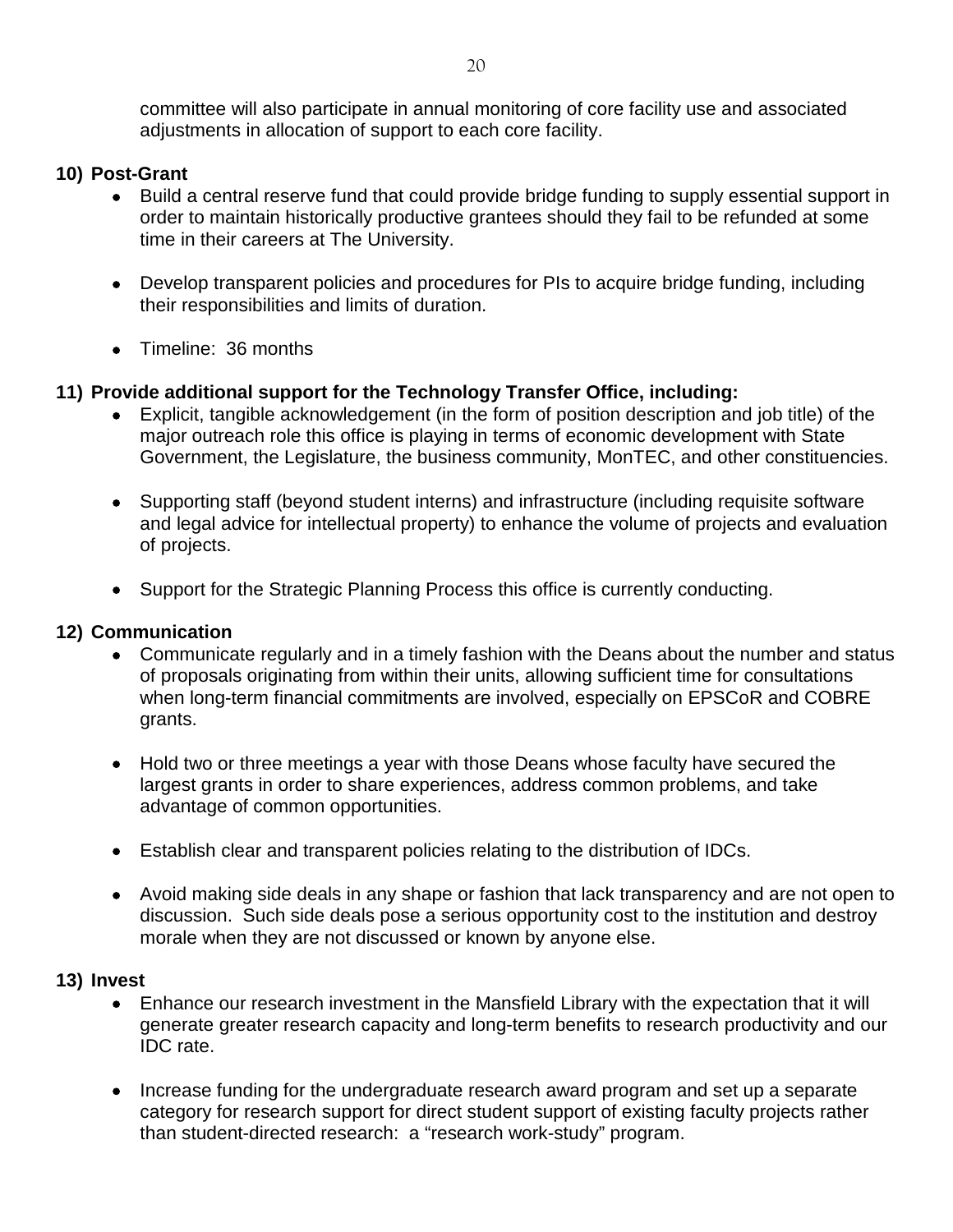**14) Work closely with the University of Montana Foundation to create a genuine partnership that maximizes opportunities for increased financial support from external sources.** (See below under UM Foundation.)

### **Associate Provost and Dean for Graduate Studies**

Graduate students provide one of the underpinnings of our research and creative scholarship. They are ultimately walking advertisements for the quality of the research and creative scholarship on the University of Montana campus. The Associate Provost and Dean for Graduate Studies needs to oversee the quality of our graduate curricula and programs, identify areas for growth in graduate programs and implement strategies that will allow the University of Montana to compete for high quality graduate students. We would like to commend all of those who worked to secure tuition resident status for a significant number of UM graduate students, and now wish to build upon this development.

#### **1) Recruit High Quality Graduate Students**

- Develop strategies to help units consistently recruit high quality graduate students in conjunction with the Graduate Council.
	- o Where appropriate utilize joint recruiting efforts and admission committees.
	- o Leverage more efficient use of TA's across programs with different levels of undergraduate teaching needs.
	- o Look for ways to fund graduate student research support in traditionally underfunded areas: small-scale research support jobs that would enhance faculty research that are not necessarily tied to teaching.
	- o Provide assistance to graduate programs in advertising their programs.
- Develop guidelines for cross-campus competition for several non-teaching graduate assistantships aimed at attracting the best graduate students to UM.
- Track what constitutes a competitive stipend in different fields of graduate study to set goals for funding levels for TA stipends.
- Working with Graduate Council evaluate whether graduate assistantships are being used as efficiently as possible both in terms of teaching needs, size of program, and recruiting of graduate students.
	- o Develop strategies to optimize usage of graduate assistantships for the benefit of research and creative scholarship at UM.

#### **2) Establish Research Standards for Graduate Curricula**

- Work with Graduate Council, programs with accreditation, and graduate programs to identify and establish high standards across all graduate programs.
- Ensure that all programs have effective mechanisms for evaluating graduate student progress and for dealing with students who are not progressing well.
- Work with the Graduate Council to ensure that the current reviews of graduate programs can provide indices of strengths, weaknesses, strategies for improvement and resource needs that the Graduate School, in conjunction with the Provost's office can effectively address.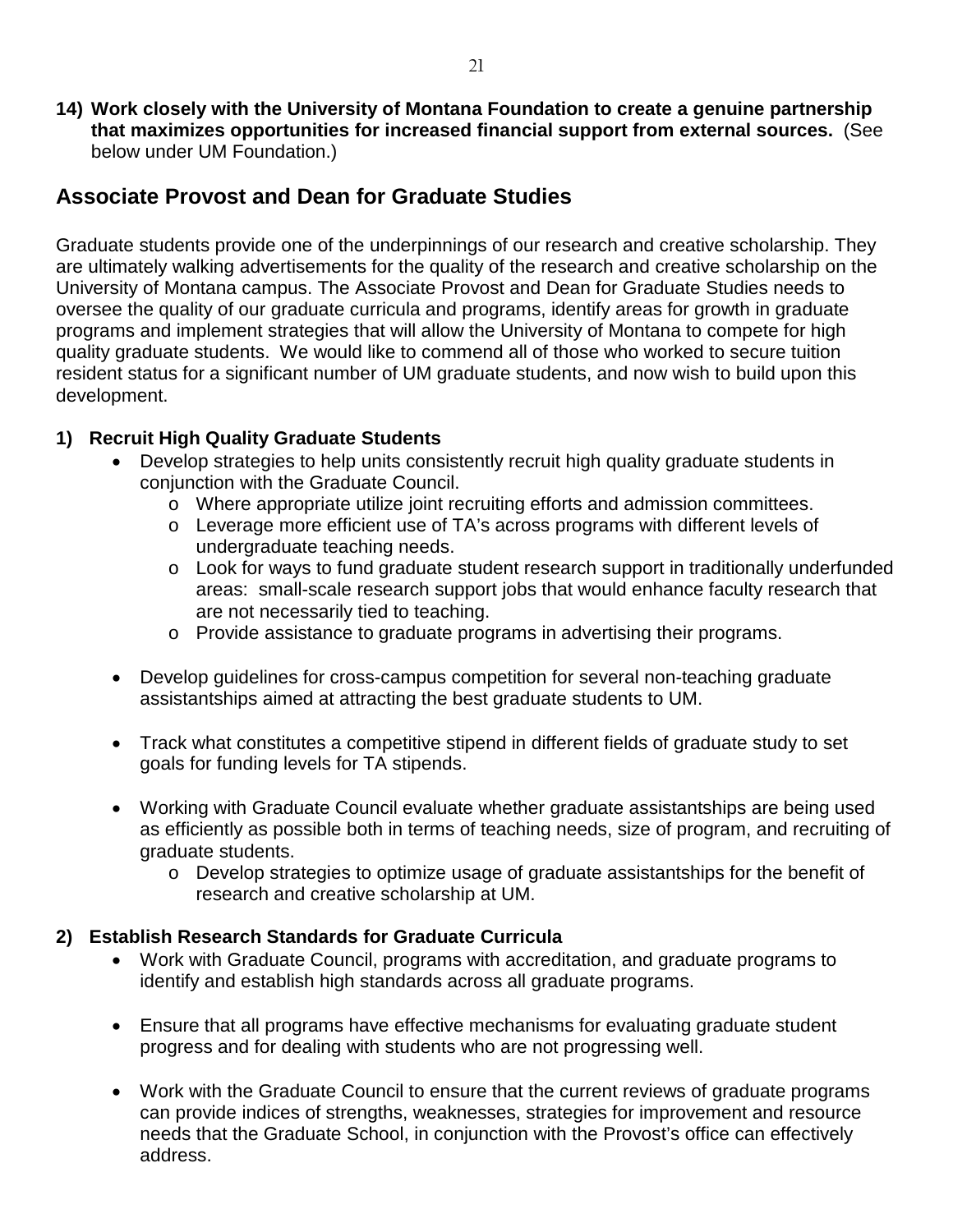#### **3) Identify Areas of Growth**

- Work with Provost and VP for Research to identify graduate programs with potential for growth and high impact on research and creative scholarship.
- Develop incentives to promote growth of these programs.

## **Deans**

Because much of the responsibility for balancing teaching and research requirements rests with the academic units, Deans must be empowered to make decisions (in conjunction with Dept. Chairs) consistent with an emergent research culture in some units, and to continue to enhance and embrace research excellence in other units.

- **1) Share best practices across units about what is working to enhance research and creative scholarship.**
- **2) Look for synergies and complementarities to pursue opportunities that could benefit multiple academic units, especially in cross-disciplinary efforts.**
- **3) Work with the Provost and departments to develop unit standards that expect and recognize excellence in faculty research and creative scholarship.**
- **4) Work with the Provost to define the level of assistance that would be needed to adjust teaching loads in such a way as to promote research excellence.**
- **5) Develop written plans for research/creative scholarship in their units to share with the Provost and the VP for Research.**
- **6) The CAS Dean in particular should be encouraged and supported in his efforts to develop a Humanities Institute to reward and empower faculty research and creative scholarship.**
- **7) Work with the VP for Research and academic departments to ensure that faculty submitting proposals to ORSP (pre-award) do so in a timely and suitable fashion.**

## **UM Foundation**

Both the Office of the VP for Research and the University of Montana Foundation are charged with securing funds from external sources to help further the mission of the institution as a whole. Historically, the opportunities for these two divisions to work together and cooperate has not been fully explored or utilized, especially in obtaining extramural funding for research and creative scholarship. This must change if sources of additional support are to be found, particularly in "low dollars/high impact" areas.

**1) Work closely with the President and the VP for Research to articulate respective responsibilities and to create a genuine partnership with a shared value of a win/win approach to fundraising.**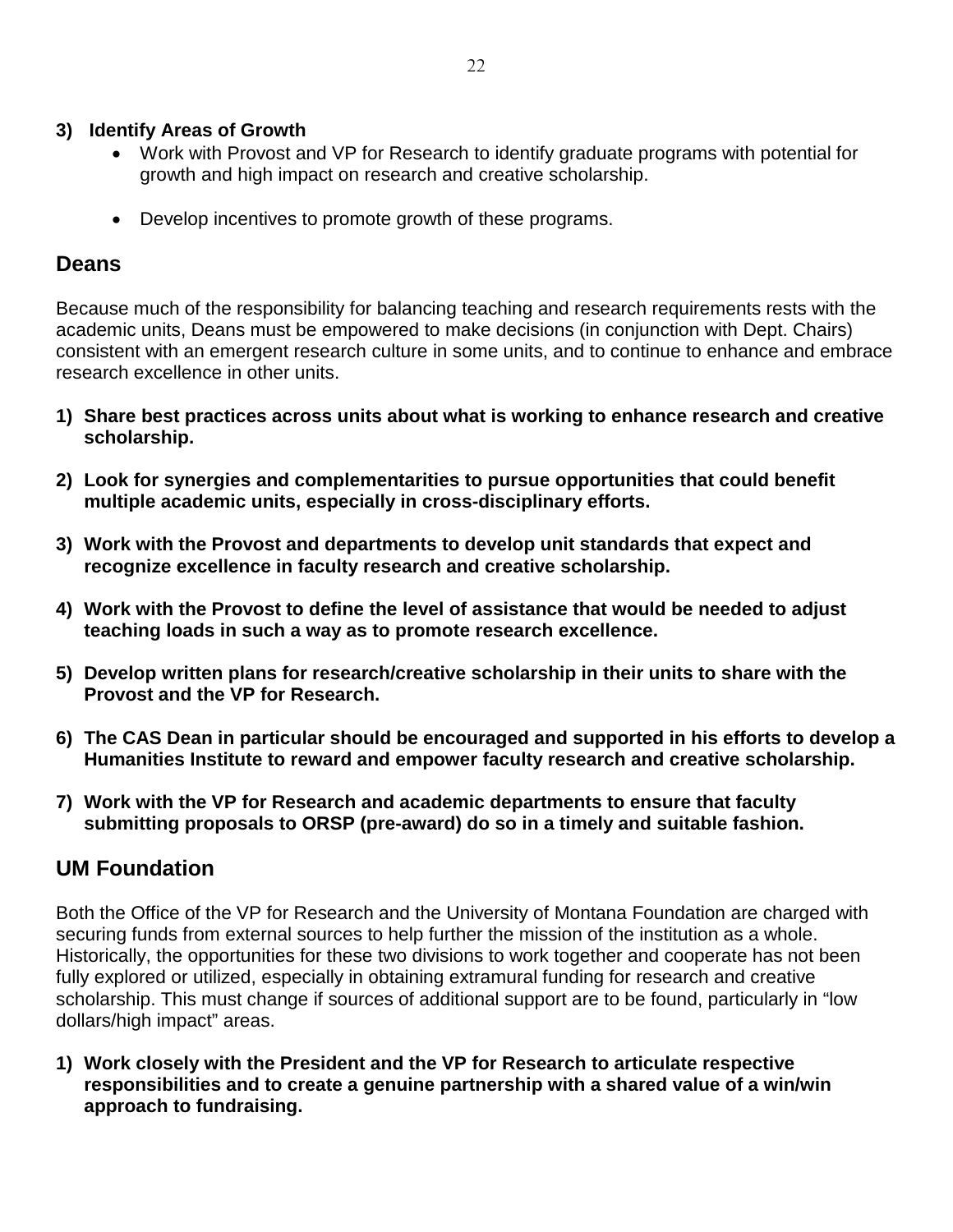- **2) Work closely with the President and the VP for Research in investigating the best practices of other universities in considering new models of total resource development.**
- **3) Work closely with the President and the VP for Research to develop a policy that distinguishes between contracts (exchange transactions), contributions (charitable grants), and gifts based upon the standards and guidelines established by the Council for the Advancement and Support of Education (CASE) and the National Association of College and University Business Officers (NACUBO).**
- **4) Work closely with the President, the Provost, and the Deans to identify in the next Capital Campaign specific areas for support that will contribute to research and creative scholarship. (See recommendations under President.)**

## **University Relations**

University Relations has a critical role in representing and cultivating the image that the University of Montana in an intentional manner puts forward to the community, the state, the nation, and the world. It is essential that the breadth, depth and impact of research and creative scholarship at the University of Montana be effectively and consistently communicated to these constituencies to establish and reinforce the accomplishments of the University.

#### **1) Hire a full-time Director of University Relations**

- This person should have strong skills in strategic public relations with extensive experience at a peer or better research University and the ability to develop and implement a comprehensive strategy to promote and develop the reputation of the University of Montana.
- This person would work closely with the President to develop the vision and goals for an effective communications strategy that will promote and solidify the reputation of The University of Montana as a University engaged in a broad base of research and creative scholarship with vital societal impact both economically and culturally.
- **2) Develop a communications strategy that uses multiple channels and operates at the local, state, national, and international levels in order to cement the reputation of The University of Montana as a center of excellence in research and creative scholarship.**
	- Incorporate and expand upon existing outreach mechanisms Provost's Lecture Series, the Alumni Community Lecture Series, and The Montanan and Vision publications – so that our reputation is reaching the audiences it needs to reach.
	- Define the target audiences for this message.
- **3) Cultivate essential relationships that will aid the University in procuring the external resources necessary to grow as a center of research and creative scholarship and thus an engine for economic growth in Montana.**
	- State and local
		- o Community and business leaders
		- o State and local print and broadcast journalists
		- o Legislators from both parties and both chambers of the state legislature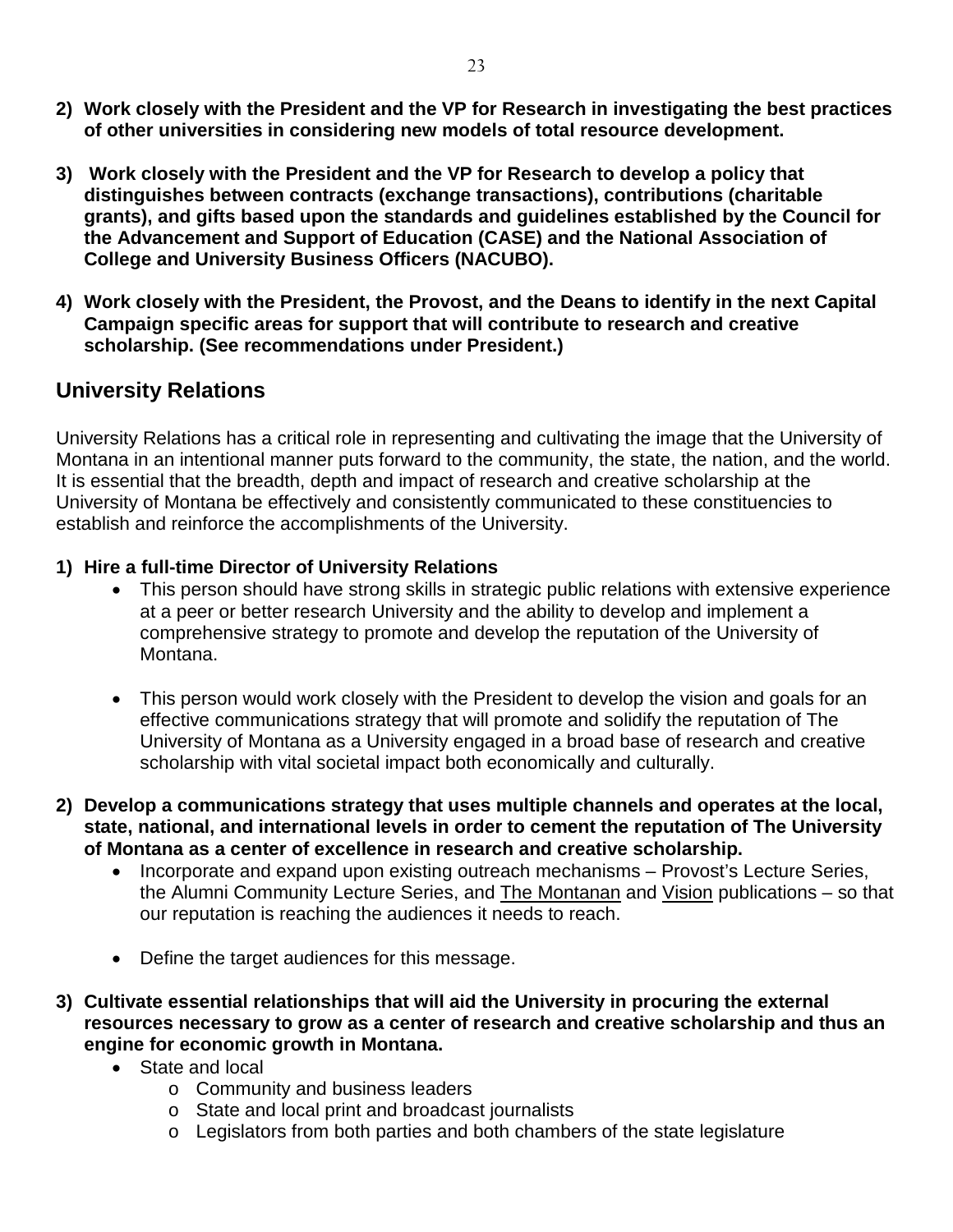- o Governor's office
- National level
	- o Congressional delegation
	- o National media outlets
- Become known as the clearinghouse for news where people report their research and creative scholarship successes.

## **Faculty**

The primary responsibility for the quality and the quantity of teaching, research, and creative scholarship at The University of Montana rests with the faculty. As teachers, faculty have the responsibility to bring their best to the classroom by participating in research and creative scholarship to maintain and enhance their expertise. As researchers and writers, faculty have a similar responsibility to share their discoveries, especially with students, by teaching.

It is precisely for this reason that the Collective Bargaining Agreement under the section entitled "Academic Responsibilities" reads: "Every person in the bargaining unit is at one and the same time (1) a teacher, (2) a member of the faculty of the University, and (3) a scholar. By virtue of his/her position in the University, the individual shares all three of these functions, each of which is of great importance."

While the single most important contribution an individual faculty member can make to the University's research mission is her or his commitment to pursuing their research and creative scholarship, each should also look for ways to enhance the broader mission by participating in the community of research-scholars. This can be accomplished by supporting the research and creative scholarship of their peers, participating in collaborative efforts, mentoring younger faculty in their development, and paying greater and explicit attention to the impact of the individual faculty member's work on the larger University community. With this in mind, the following specific recommendations for faculty provide practical ways in which this contribution can be enhanced:

- **1) Establish, monitor, and then maintain Unit Standards that reflect serious expectations for, definitions of, and standards of peer-reviewed performance for research and creative scholarship.**
- **2) Strive to bring the fruits of research and creative scholarship into the educational process both in the classroom and through conscientious mentoring and training of research students whether at the undergraduate, graduate or postdoctoral level.**
- **3) Actively participate in the workshops and seminars provided by the Faculty Development Office, the Office of Research and Sponsored Programs, and various programs sponsored by their respective Deans designed to support research and creative scholarship.**
- **4) Actively participate in the development and use of a searchable, University-wide database of faculty research and creative scholarship.**
- **5) Senior faculty members should actively mentor less experienced faculty in research and creative scholarship opportunities, acquisition of grants or means of funding, publication**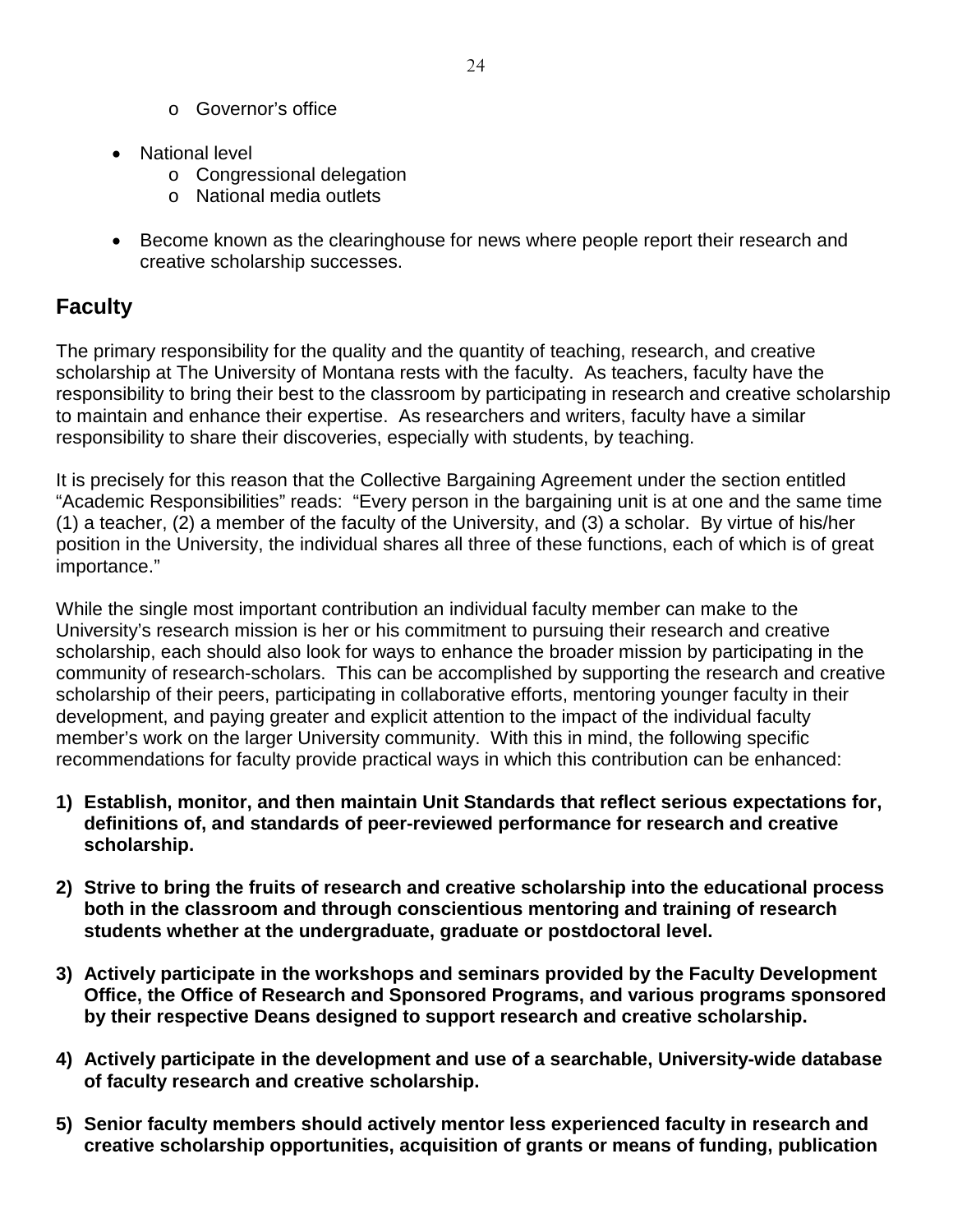**opportunities, and valuable professional networking that can facilitate and actualize the impact of their work.**

**6) Those faculty who have relationships with potential donors should bring them to the attention of their respective Deans and the appropriate staff of the University of Montana Foundation.**

## **IV: Implementation and Follow-Up**

Our recommendations are, at their core, an effort to encourage and enable The University of Montana to continue on its path toward excellence by enhancing not only its teaching but also its research and creative scholarship. Toward this end, we strongly recommend that this report not be allowed to be read once and then discarded to sit on a shelf. If this happens, we will have surely failed in our efforts. We call upon all of those identified to address the recommendations in good faith and with energy. We also call upon the President create a committee of knowledgeable and dedicated members to monitor progress on the various recommendations made in this report.

## **V: Recommendations For Immediate Implementation**

We are fully aware of the fact that the many recommendations made in this Report will take time, money, and thought to implement. Those dealing with the relationship between teaching loads and research expectations, unit standards, and a shift in culture are among these. Nevertheless, there are some actions that should be taken immediately in such a way as to have a concrete impact and to convey a new and more serious resolve and institutional commitment to research and creative scholarship.

We believe that it is important to quickly introduce changes in the Office of the Vice President for Research and ORSP, to improve communication about research both internally and externally, and to create a university-wide database of faculty research and creative scholarship.

We also believe that it is important to immediately invest in research and creative scholarship by funding the following:

- Faculty Development (see pages 13 and 16)
	- o University Small Grants Program
	- o Faculty Excellence Fund
	- o Finishing Funds
- Faculty Buy-Outs (see pages 13 and 16)
- Core Facilities Management (see pages 19-20)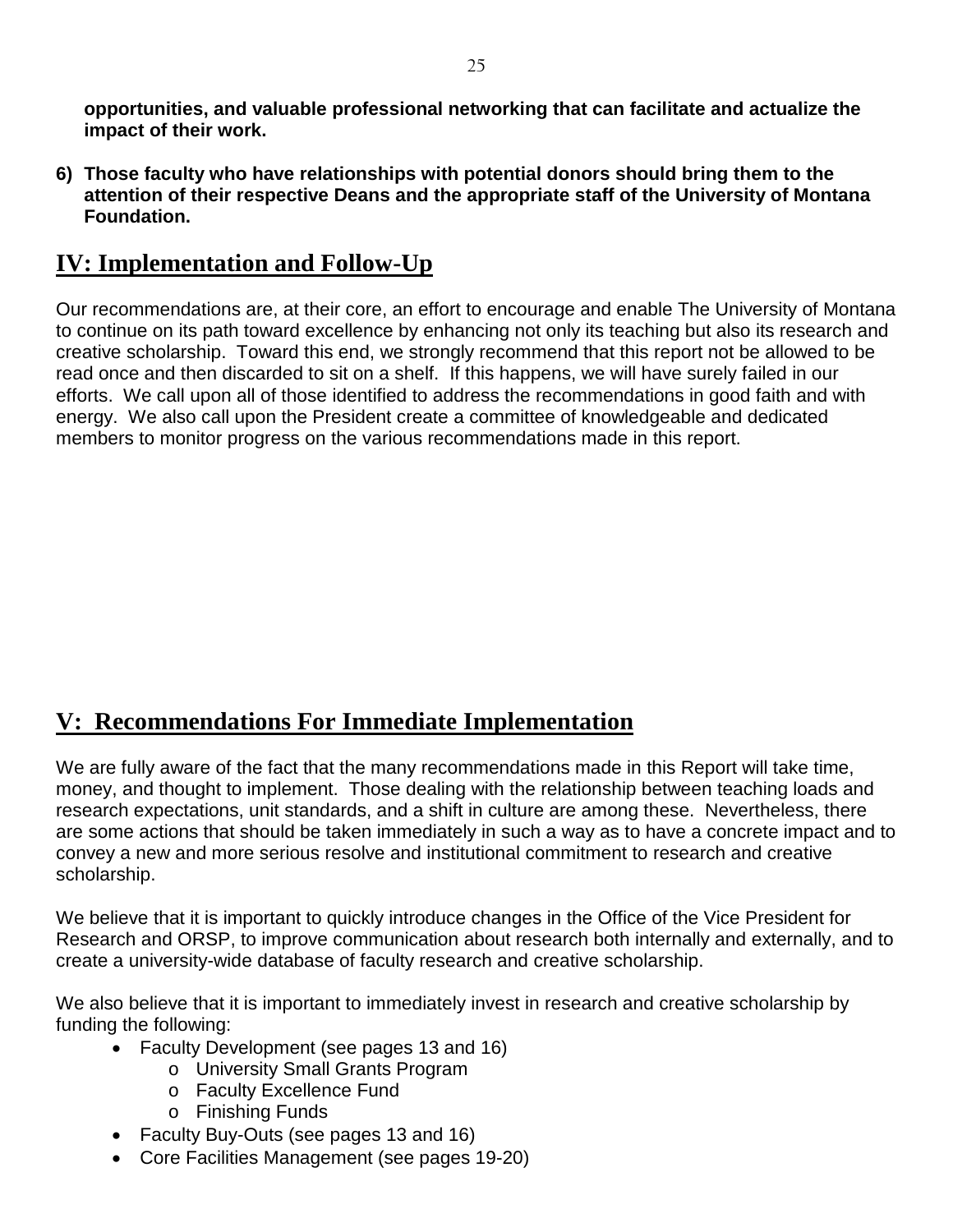• Support for Writing Grant Proposals, especially for those who have not had a funded proposal (see pages 7, 12, 18, 19, 20, and 22)

Respectively Submitted,

The Research Strategic Planning Task Force February 2011

> Appendix I Sources of Information and Perspective

Research Strategic Planning Town Hall Meetings

College of Arts and Sciences College of Education and Human Sciences College of Forestry and Conservation College of Health Professions and Biomedical Sciences College of Technology College of Visual and Performing Arts School of Business Administration School of Journalism School of Law

UM Administration Perry Brown, Provost and VPAA George Dennison, Former UM President Dan Dwyer, Vice President for Research and Development Royce Engstrom, UM President (Provost and VPAA when the Task Force was assembled) Joe Fanguy, Director, Office of Technology Transfer Ray Ford, Chief Information Officer Mehrdad Kia, Associate Provost for International Programs Stephen Sprang, Associate Provost and Dean of the Graduate School